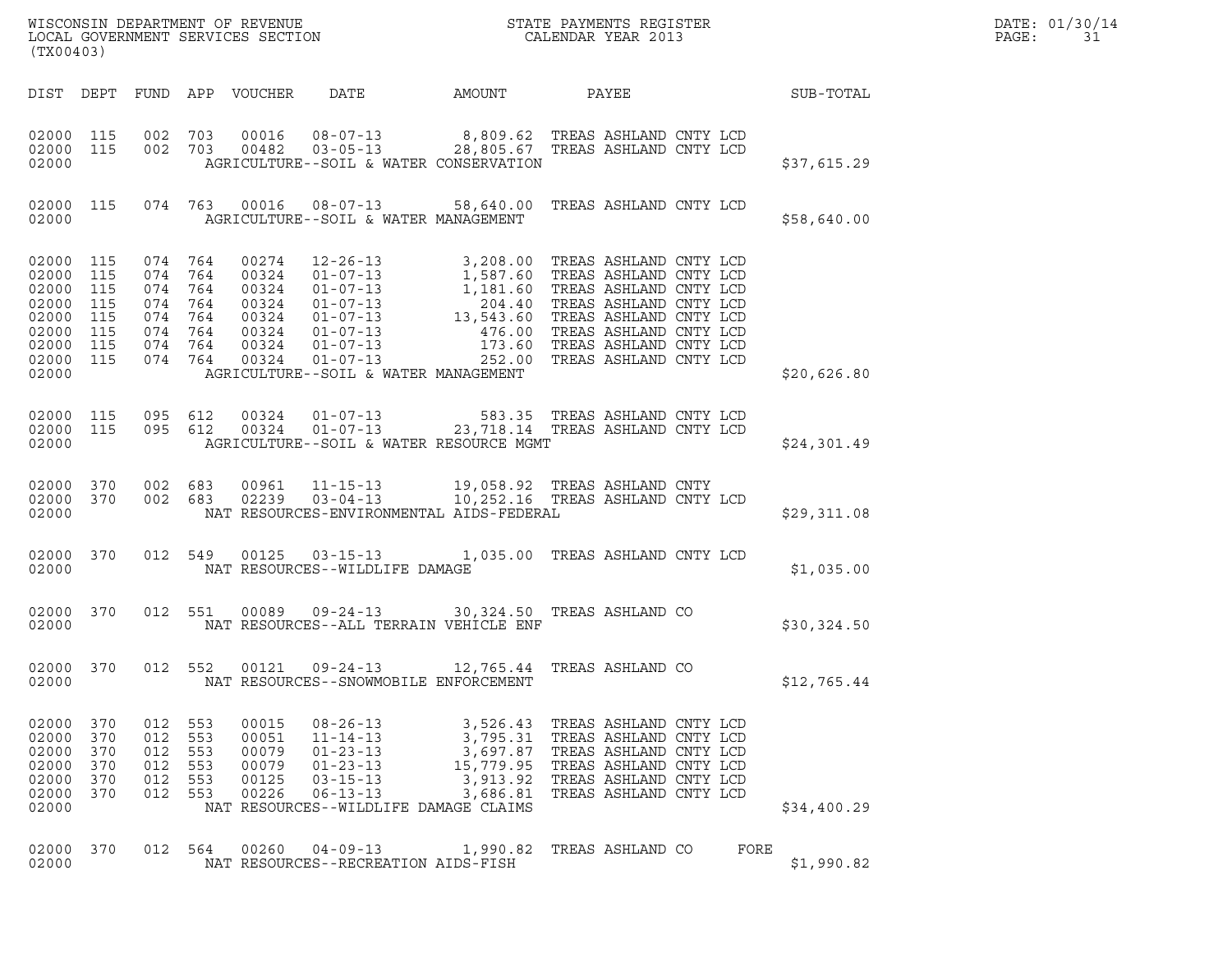|       | DATE: 01/30/14 |
|-------|----------------|
| PAGE: | -32            |

| (TX00403)                                         |                          |                                          |                              |                                  |                                                                      |                                                                                      |                                                                                                                                                                                    |                             | DATE: 01/30/14<br>PAGE:<br>32 |
|---------------------------------------------------|--------------------------|------------------------------------------|------------------------------|----------------------------------|----------------------------------------------------------------------|--------------------------------------------------------------------------------------|------------------------------------------------------------------------------------------------------------------------------------------------------------------------------------|-----------------------------|-------------------------------|
|                                                   |                          |                                          |                              | DIST DEPT FUND APP VOUCHER       | DATE                                                                 | <b>AMOUNT</b>                                                                        | PAYEE                                                                                                                                                                              | SUB-TOTAL                   |                               |
| 02000                                             | 02000 370                |                                          |                              |                                  |                                                                      | NAT RESOURCES-FOREST CROP/MANAGED FOREST                                             | 012 566 00001 09-24-13 40,520.86 TREAS ASHLAND CO                                                                                                                                  | \$40,520.86                 |                               |
| 02000                                             | 02000 370                |                                          |                              |                                  | NAT RESOURCES--COUNTY FOREST AIDS                                    |                                                                                      | 012 567 00003 02-12-13 20,041.67 TREAS ASHLAND CO                                                                                                                                  | \$20,041.67                 |                               |
| 02000 370<br>02000                                | 02000 370                | 012 572                                  | 012 572                      | 00004                            |                                                                      | NAT RESOURCES--URBAN FORESTRY/CO FORESTS                                             | 04-03-13 37,098.74 TREAS ASHLAND CO<br>00012  09-26-13  12,794.00 TREAS ASHLAND CO                                                                                                 | FORE<br>\$49,892.74         |                               |
| 02000<br>02000<br>02000 370<br>02000 370<br>02000 | 370<br>370               | 012 575<br>012 575<br>012 575<br>012 575 |                              |                                  | NAT RESOURCES--SNOWMOBILE TRAIL AIDS                                 |                                                                                      | 00082 08-05-13 25,675.00 TREAS ASHLAND CO<br>00245 08-14-13 25,675.00 TREAS ASHLAND CO<br>00526 09-16-13 26,102.35 TREAS ASHLAND CO<br>01706  01-08-13  8,541.23  TREAS ASHLAND CO | FORE<br>FORE<br>\$85,993.58 |                               |
| 02000 370<br>02000                                |                          |                                          |                              |                                  |                                                                      | NAT RESOURCES--ALL-TERRAIN VEHICLE TRAIL                                             | 012 577 00249 08-14-13 3,571.50 TREAS ASHLAND CO                                                                                                                                   | FORE<br>\$3,571.50          |                               |
| 02000                                             | 02000 370                |                                          |                              | 012 582 00002                    |                                                                      | NAT RESOURCES-NATIONAL FOREST INCOME-FED                                             | 01-24-13 214,802.26 TREAS ASHLAND CO                                                                                                                                               | \$214,802.26                |                               |
| 02000 370<br>02000                                |                          |                                          | 012 584                      | 00022                            | NAT RESOURCES--PMT IN LIEU OF TAXES                                  |                                                                                      | 09-03-13 25,145.97 TREAS ASHLAND CO                                                                                                                                                | \$25,145.97                 |                               |
| 02000 370<br>02000                                | 02000 370                |                                          | 074 280<br>074 280           | 00087<br>00100                   |                                                                      | NAT RESOURCES--ENVIRONMENTAL--FED FUNDS                                              | 01-08-13 35,674.60 TREAS ASHLAND CO<br>01-28-13 435.13 TREAS ASHLAND CO                                                                                                            | \$36,109.73                 |                               |
| 02000 395<br>02000                                |                          |                                          |                              |                                  | 011 170 66641 02-28-13                                               | TRANSPORTATION--COUNTY FOREST ROAD AIDS                                              | 1,394.21 TREAS ASHLAND CO                                                                                                                                                          | \$1,394.21                  |                               |
| 02000<br>02000<br>02000<br>02000<br>02000         | 395<br>395<br>395<br>395 | 011<br>011<br>011                        | 185<br>185<br>185<br>011 185 | 64504<br>69330<br>70826<br>77631 | $02 - 11 - 13$<br>$03 - 25 - 13$<br>$04 - 08 - 13$<br>$06 - 17 - 13$ | 2,700.00<br>1,350.00<br>675.00<br>2,320.00<br>TRANSPORTATION--HIGHWAY SAFETY-FEDERAL | TREAS ASHLAND CO<br>TREAS ASHLAND CO<br>TREAS ASHLAND CO<br>TREAS ASHLAND CO                                                                                                       | \$7,045.00                  |                               |
| 02000<br>02000<br>02000<br>02000                  | 395<br>395<br>395        | 011                                      | 011 190<br>190<br>011 190    | 68002<br>82002<br>94002          | $01 - 07 - 13$<br>$07 - 01 - 13$<br>$10 - 07 - 13$                   | 105,190.32<br>210,380.64<br>TRANSPORTATION--GENERAL TRANSP AIDS-GTA                  | COUNTY OF ASHLAND<br>COUNTY OF ASHLAND<br>105,190.32 COUNTY OF ASHLAND                                                                                                             | \$420,761.28                |                               |

02000 410 002 116 11357 11-05-13 6,510.00 TREAS ASHLAND CO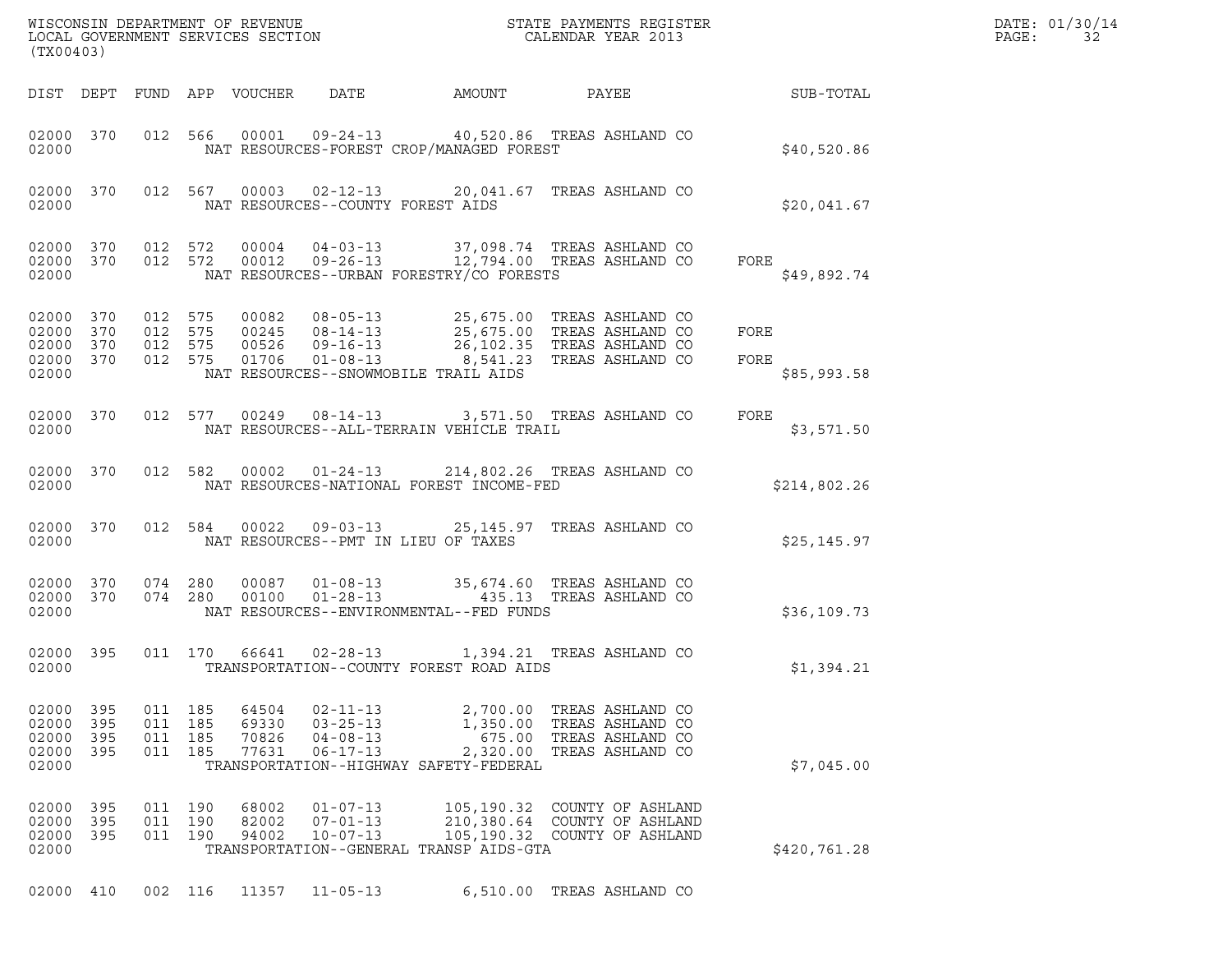| $\mathbf N$<br>WISCONSIN DEPARTMENT OF REVENUE<br>LOCAL GOVERNMENT SERVICES SECTION<br>(TX00403)                                                                                                   |                                                                                                                                                 |                                                                                                                                                 |                                                                                                                                                 |                                                                                                                                                                                           |                                                                                                                                                                                                                                                                                                                                                                                        |                                                                                                                                                                                                                                                                                                                | STATE PAYMENTS REGISTER<br>CALENDAR YEAR 2013                                                                                                                                                                                                                                                                             |                | DATE: 01/30/14<br>PAGE:<br>33 |
|----------------------------------------------------------------------------------------------------------------------------------------------------------------------------------------------------|-------------------------------------------------------------------------------------------------------------------------------------------------|-------------------------------------------------------------------------------------------------------------------------------------------------|-------------------------------------------------------------------------------------------------------------------------------------------------|-------------------------------------------------------------------------------------------------------------------------------------------------------------------------------------------|----------------------------------------------------------------------------------------------------------------------------------------------------------------------------------------------------------------------------------------------------------------------------------------------------------------------------------------------------------------------------------------|----------------------------------------------------------------------------------------------------------------------------------------------------------------------------------------------------------------------------------------------------------------------------------------------------------------|---------------------------------------------------------------------------------------------------------------------------------------------------------------------------------------------------------------------------------------------------------------------------------------------------------------------------|----------------|-------------------------------|
| DIST DEPT                                                                                                                                                                                          |                                                                                                                                                 |                                                                                                                                                 |                                                                                                                                                 | FUND APP VOUCHER                                                                                                                                                                          | DATE                                                                                                                                                                                                                                                                                                                                                                                   | AMOUNT                                                                                                                                                                                                                                                                                                         | PAYEE                                                                                                                                                                                                                                                                                                                     | SUB-TOTAL      |                               |
| 02000                                                                                                                                                                                              |                                                                                                                                                 |                                                                                                                                                 |                                                                                                                                                 |                                                                                                                                                                                           | CORRECTIONS--LOCAL AID                                                                                                                                                                                                                                                                                                                                                                 |                                                                                                                                                                                                                                                                                                                |                                                                                                                                                                                                                                                                                                                           | \$6,510.00     |                               |
| 02000<br>02000<br>02000<br>02000<br>02000<br>02000<br>02000<br>02000<br>02000<br>02000<br>02000<br>02000<br>02000                                                                                  | 435<br>435<br>435<br>435<br>435<br>435<br>435<br>435<br>435<br>435<br>435<br>435                                                                | 005<br>005<br>005<br>005<br>005<br>005<br>005<br>005<br>005<br>005<br>005<br>005                                                                | 000<br>000<br>000<br>000<br>000<br>000<br>000<br>000<br>000<br>000<br>000<br>000                                                                | 90310<br>90314<br>90318<br>90321<br>90323<br>90325<br>90400<br>90402<br>90403<br>90406<br>90408<br>90411                                                                                  | $01 - 01 - 13$<br>$02 - 01 - 13$<br>$03 - 01 - 13$<br>$04 - 01 - 13$<br>$05 - 01 - 13$<br>$06 - 01 - 13$<br>$07 - 01 - 13$<br>$08 - 01 - 13$<br>$09 - 01 - 13$<br>$10 - 01 - 13$<br>$11 - 01 - 13$<br>$12 - 01 - 13$<br>HEALTH SERVICES--STATE/FED AIDS                                                                                                                                | 49,558.00<br>42,756.00<br>16,375.00<br>82,112.00<br>69,922.00<br>310,086.00<br>9,055.00<br>150,523.00<br>214,507.00<br>61,324.00<br>55,411.00                                                                                                                                                                  | 46,685.00 ASHLAND CO<br>ASHLAND CO<br>ASHLAND CO<br>ASHLAND CO<br>ASHLAND CO<br>ASHLAND CO<br>ASHLAND CO<br>ASHLAND CO<br>ASHLAND CO<br>ASHLAND CO<br>ASHLAND CO<br>ASHLAND CO                                                                                                                                            | \$1,108,314.00 |                               |
| 02000<br>02000<br>02000<br>02000<br>02000<br>02000<br>02000<br>02000<br>02000<br>02000<br>02000<br>02000<br>02000<br>02000<br>02000<br>02000<br>02000<br>02000<br>02000<br>02000<br>02000<br>02000 | 437<br>437<br>437<br>437<br>437<br>437<br>437<br>437<br>437<br>437<br>437<br>437<br>437<br>437<br>437<br>437<br>437<br>437<br>437<br>437<br>437 | 005<br>005<br>005<br>005<br>005<br>005<br>005<br>005<br>005<br>005<br>005<br>005<br>005<br>005<br>005<br>005<br>005<br>005<br>005<br>005<br>005 | 000<br>000<br>000<br>000<br>000<br>000<br>000<br>000<br>000<br>000<br>000<br>000<br>000<br>000<br>000<br>000<br>000<br>000<br>000<br>000<br>000 | 00000<br>00000<br>00000<br>00000<br>00000<br>00000<br>00000<br>00000<br>00000<br>00000<br>00000<br>00000<br>00000<br>00000<br>00000<br>00000<br>00000<br>00000<br>00000<br>00000<br>00000 | $01 - 30 - 13$<br>$02 - 05 - 13$<br>$03 - 05 - 13$<br>$03 - 11 - 13$<br>$04 - 07 - 13$<br>$04 - 30 - 13$<br>$05 - 31 - 13$<br>$06 - 05 - 13$<br>$06 - 05 - 13$<br>$07 - 30 - 13$<br>$07 - 05 - 13$<br>$07 - 05 - 13$<br>$08 - 12 - 13$<br>$09 - 30 - 13$<br>$09 - 06 - 13$<br>$10 - 10 - 13$<br>$10 - 28 - 13$<br>$10 - 05 - 13$<br>$11 - 19 - 13$<br>$11 - 30 - 13$<br>$12 - 05 - 13$ | 4,862.28<br>47,807.76 ASHLAND<br>9,844.14<br>61,719.29<br>111,214.38<br>13,509.70<br>19,215.14<br>2,021.20<br>10,087.08<br>206.00<br>87,262.81<br>13,597.95<br>231,354.16<br>24,479.33<br>9,550.26<br>15,855.90<br>9,313.61 ASHLAND<br>2,393.50<br>5,846.37 ASHLAND<br>CHILDREN & FAMILIES--STATE/FEDERAL AIDS | 89,419.93 ASHLAND CHILD SUPPORT<br>ASHLAND<br>ASHLAND CHILD SUPPORT<br>ASHLAND<br>ASHLAND CHILD SUPPORT<br>ASHLAND<br>ASHLAND<br>ASHLAND<br>ASHLAND<br>ASHLAND CHILD SUPPORT<br>ASHLAND CHILD SUPPORT<br>ASHLAND<br>ASHLAND<br>ASHLAND<br>ASHLAND<br>107,240.92 ASHLAND CHILD SUPPORT<br>ASHLAND CHILD SUPPORT<br>ASHLAND | \$876,801.71   |                               |
| 02000                                                                                                                                                                                              |                                                                                                                                                 |                                                                                                                                                 |                                                                                                                                                 |                                                                                                                                                                                           |                                                                                                                                                                                                                                                                                                                                                                                        | JUSTICE--LAW ENFORCEMENT SERVICES AID                                                                                                                                                                                                                                                                          | 02000 455 002 221 04807 07-30-13 640.00 TREAS ASHLAND CNTY                                                                                                                                                                                                                                                                | \$640.00       |                               |
| 02000                                                                                                                                                                                              |                                                                                                                                                 |                                                                                                                                                 |                                                                                                                                                 |                                                                                                                                                                                           | JUSTICE--LAW ENFORCEMENT TRAINING                                                                                                                                                                                                                                                                                                                                                      |                                                                                                                                                                                                                                                                                                                | 02000 455 002 231 00138 02-06-13 5,600.00 TREAS ASHLAND CNTY                                                                                                                                                                                                                                                              | \$5,600.00     |                               |
| 02000 455<br>02000 455<br>02000                                                                                                                                                                    |                                                                                                                                                 | 002 251<br>002 251                                                                                                                              |                                                                                                                                                 |                                                                                                                                                                                           | JUSTICE--TRUANCY PROGRAM-GRANT FUNDS                                                                                                                                                                                                                                                                                                                                                   |                                                                                                                                                                                                                                                                                                                | 00079    09-17-13             8,343.97   TREAS ASHLAND CO<br>00594   12-17-13            9,677.80   TREAS ASHLAND CO                                                                                                                                                                                                      | \$18,021.77    |                               |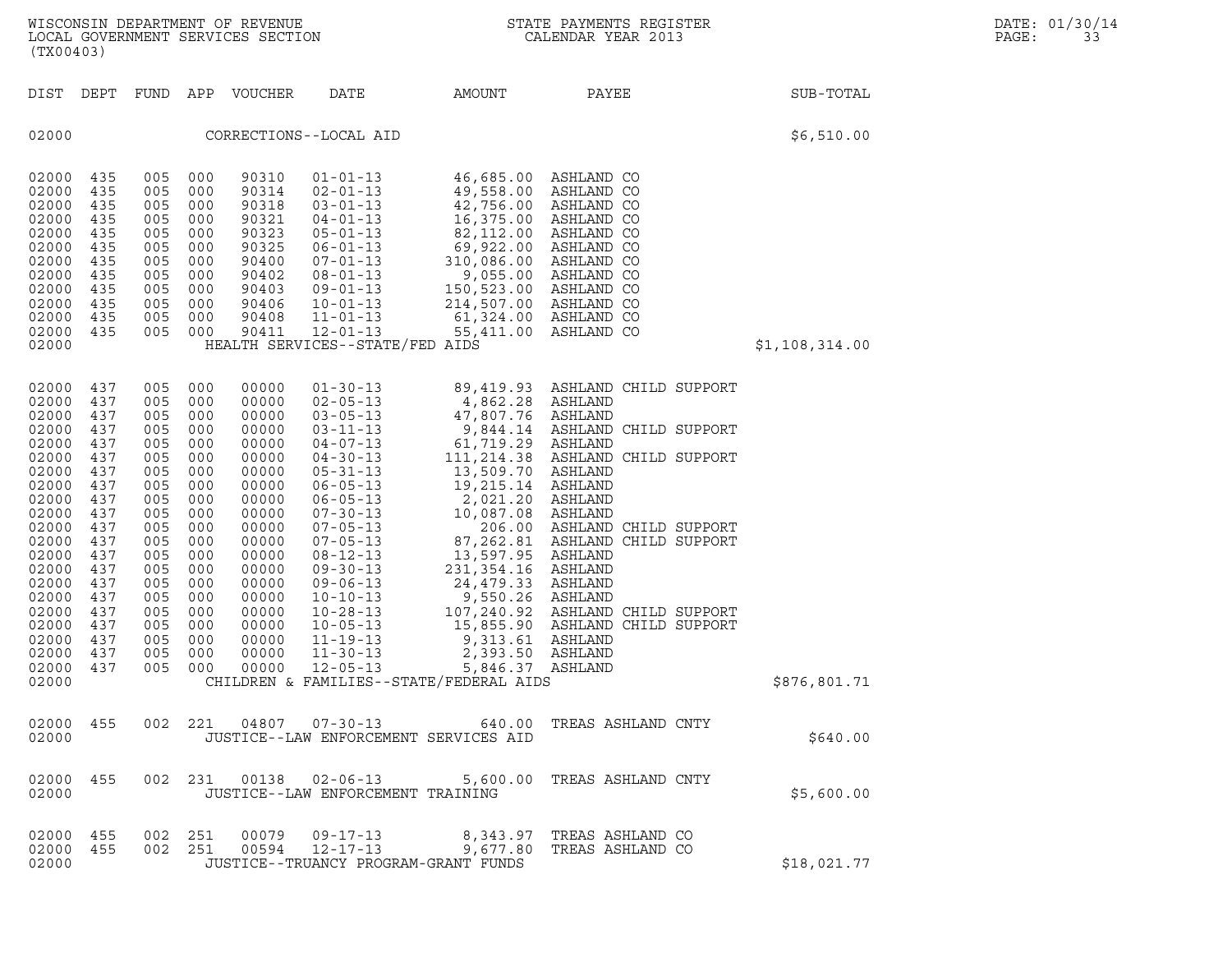| (TX00403)                                                 |  |                    |                    |                                 |                                                    |                                                                                                                                                                                                                       |  |                                 |                 | DATE: 01/30/14<br>PAGE:<br>34 |
|-----------------------------------------------------------|--|--------------------|--------------------|---------------------------------|----------------------------------------------------|-----------------------------------------------------------------------------------------------------------------------------------------------------------------------------------------------------------------------|--|---------------------------------|-----------------|-------------------------------|
|                                                           |  |                    |                    | DIST DEPT FUND APP VOUCHER DATE |                                                    | AMOUNT                                                                                                                                                                                                                |  |                                 | PAYEE SUB-TOTAL |                               |
| 02000 455<br>02000                                        |  |                    |                    |                                 | JUSTICE--TRIBAL LAW ENFORCEMENT                    | 002  263  01809  01-08-13  49,755.00 TREAS ASHLAND CO                                                                                                                                                                 |  |                                 | \$49,755.00     |                               |
| 02000                                                     |  |                    |                    |                                 |                                                    | 02000 455 002 503 00002 03-12-13 13,586.38 TREAS ASHLAND CO<br>JUSTICE--VICTIM/WITNESS SERVICES AID                                                                                                                   |  |                                 | \$13,586.38     |                               |
| 02000 455<br>02000                                        |  |                    |                    |                                 |                                                    | 002 532 04735 07-30-13 14,064.16 TREAS ASHLAND CO<br>JUSTICE--VICTIM/WITNESS ASSISTANCE SERV                                                                                                                          |  |                                 | \$14,064.16     |                               |
| 02000                                                     |  |                    |                    |                                 |                                                    | 02000 465 002 305 00534 02-13-13 958.65 TREAS ASHLAND CO<br>MILITARY AFFAIRS-EMER MGMT-DISASTER RECO                                                                                                                  |  |                                 | \$958.65        |                               |
| 02000                                                     |  |                    |                    |                                 |                                                    | 02000 465 002 308 00525 12-13-13 8,944.00 TREAS ASHLAND CO 02000 465 002 308 00597 03-19-13 8,586.00 TREAS ASHLAND CO<br>MILITARY AFFAIRS-EMER MGMT-RESPONSE EQMT                                                     |  |                                 | \$17,530.00     |                               |
| 02000 465<br>02000                                        |  |                    |                    |                                 |                                                    | 002 337 00654 06-28-13 2,654.00 TREAS ASHLAND CO<br>MILITARY AFFAIRS-EMERGENCY MGMT PLANNING                                                                                                                          |  |                                 | \$2,654.00      |                               |
| 02000 465<br>02000 465<br>02000 465<br>02000 465<br>02000 |  | 002 342<br>002 342 | 002 342<br>002 342 |                                 | 00930  03-28-13                                    | 00357  01-30-13  17,964.59  TREAS ASHLAND CO<br>00534  02-13-13  5,751.93  TREAS ASHLAND CO<br>00724  08-14-13  16,426.21  TREAS ASHLAND CO<br>13,500.00 TREAS ASHLAND CO<br>MILITARY AFFAIRS-EMERGENCY MGMT-FED FUND |  |                                 | \$53,642.73     |                               |
| 02000 465<br>02000                                        |  |                    |                    |                                 |                                                    | 072  364  00401  01-31-13  2,722.00  TREAS ASHLAND CO<br>MILITARY AFFAIRS-EMER MGMT-PLANNING AID                                                                                                                      |  |                                 | \$2,722.00      |                               |
| 02000 485<br>02000                                        |  |                    |                    |                                 | VETERANS AFFAIRS GRANTS                            | 002 127 05452 06-17-13 850.00 TREAS ASHLAND CO                                                                                                                                                                        |  |                                 | \$850.00        |                               |
| 02000 485<br>02000                                        |  |                    |                    |                                 |                                                    | 082  267  05452  06-17-13  3,825.00 TREAS ASHLAND CO<br>VETERANS AFFAIRS--GRANTS TO COUNTIES                                                                                                                          |  |                                 | \$3,825.00      |                               |
| 02000 485<br>02000                                        |  |                    |                    |                                 | 082 280 02474 01-02-13<br>VETERANS AFFAIRS--GRANTS | 995.46   TREAS ASHLAND CO                                                                                                                                                                                             |  |                                 | \$995.46        |                               |
| 02000 485<br>02000                                        |  |                    |                    | 083 370 05452                   |                                                    | 06-17-13 3,825.00 TREAS ASHLAND CO<br>VETERANS AFFAIRS--GRANTS TO COUNTIES                                                                                                                                            |  |                                 | \$3,825.00      |                               |
| 02000 505                                                 |  |                    | 002 142            |                                 |                                                    |                                                                                                                                                                                                                       |  | 5,658.21 TREAS ASHLAND CNTY LCD |                 |                               |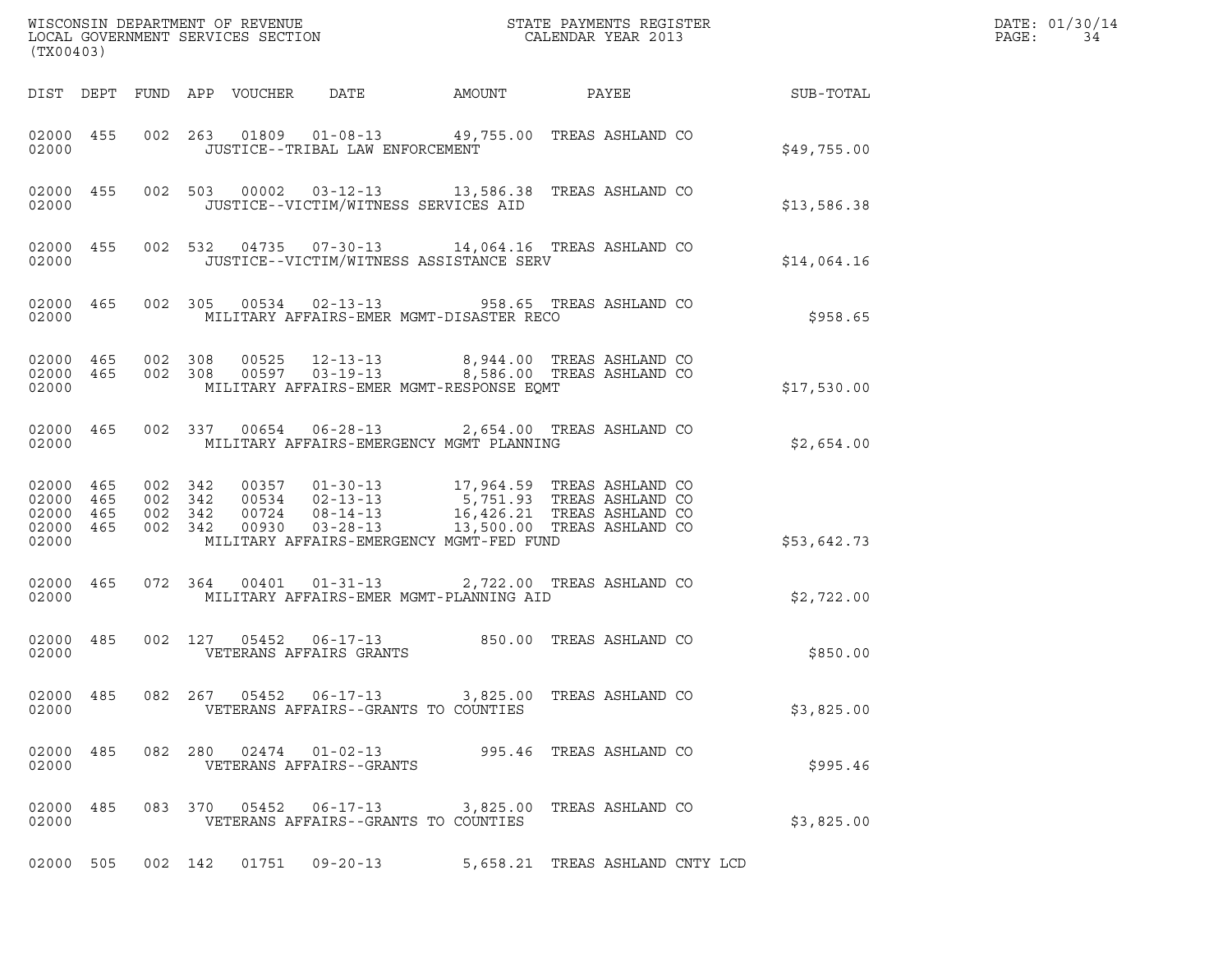|       | DATE: 01/30/14 |
|-------|----------------|
| PAGE: | 35             |

| (TX00403)                                                                                                                                                                                 |                                                                                                                                          |                                                                                                                                          |                                                                                                                                          |                                                                                                                                                                                  |                                                                                        |                                                |                                                                                                                                                                               |               |
|-------------------------------------------------------------------------------------------------------------------------------------------------------------------------------------------|------------------------------------------------------------------------------------------------------------------------------------------|------------------------------------------------------------------------------------------------------------------------------------------|------------------------------------------------------------------------------------------------------------------------------------------|----------------------------------------------------------------------------------------------------------------------------------------------------------------------------------|----------------------------------------------------------------------------------------|------------------------------------------------|-------------------------------------------------------------------------------------------------------------------------------------------------------------------------------|---------------|
| DIST                                                                                                                                                                                      | DEPT                                                                                                                                     | FUND APP                                                                                                                                 |                                                                                                                                          | VOUCHER                                                                                                                                                                          | DATE                                                                                   | AMOUNT                                         | PAYEE                                                                                                                                                                         | SUB-TOTAL     |
| 02000<br>02000<br>02000                                                                                                                                                                   | 505<br>505                                                                                                                               | 002<br>002                                                                                                                               | 142<br>142                                                                                                                               |                                                                                                                                                                                  | DOA--FEDERAL ENERGY GRANTS                                                             |                                                | 07220  02-20-13  4,556.36  TREAS ASHLAND CNTY LCD<br>10119  05-21-13  3,953.02  TREAS ASHLAND CNTY LCD                                                                        | \$14,167.59   |
| 02000<br>02000<br>02000<br>02000<br>02000<br>02000<br>02000<br>02000<br>02000<br>02000<br>02000<br>02000<br>02000<br>02000<br>02000<br>02000<br>02000<br>02000<br>02000<br>02000<br>02000 | 505<br>505<br>505<br>505<br>505<br>505<br>505<br>505<br>505<br>505<br>505<br>505<br>505<br>505<br>505<br>505<br>505<br>505<br>505<br>505 | 002<br>002<br>002<br>002<br>002<br>002<br>002<br>002<br>002<br>002<br>002<br>002<br>002<br>002<br>002<br>002<br>002<br>002<br>002<br>002 | 155<br>155<br>155<br>155<br>155<br>155<br>155<br>155<br>155<br>155<br>155<br>155<br>155<br>155<br>155<br>155<br>155<br>155<br>155<br>155 | 60041<br>60041<br>60103<br>60103<br>60171<br>60171<br>60229<br>60314<br>60314<br>60385<br>60421<br>60421<br>60525<br>60525<br>60602<br>60602<br>60674<br>60674<br>60821<br>60821 |                                                                                        | DOA-HOUSING ASSISTANCE-FEDERAL FUNDS           |                                                                                                                                                                               | \$24,100.00   |
| 02000<br>02000<br>02000<br>02000                                                                                                                                                          | 505<br>505<br>505                                                                                                                        |                                                                                                                                          | 002 635<br>002 635                                                                                                                       | 002 635 07286                                                                                                                                                                    |                                                                                        | DOA--ALTER 2 PRSECUTION/INCARCERATN GRNT       | 05139  01-04-13  44,931.42  TREAS ASHLAND CO<br>07286  02-21-13  44,923.96  TREAS ASHLAND CO<br>11128  06-21-13  43,397.86  TREAS ASHLAND CO                                  | \$133,253.24  |
| 02000<br>02000<br>02000<br>02000                                                                                                                                                          | 505<br>505<br>505                                                                                                                        | 002                                                                                                                                      | 643<br>002 643<br>002 643                                                                                                                | 07544<br>09458                                                                                                                                                                   | 05273  01-16-13                                                                        | DOA--JUSTICE ASSISTANCE FEDERAL FUNDS          | 01-16-13<br>03-06-13<br>2,245.32 TREAS ASHLAND CO<br>05-23-13<br>5,506.62 TPFAS ASHLAND CO                                                                                    | \$14,853.38   |
| 02000<br>02000<br>02000<br>02000<br>02000<br>02000                                                                                                                                        | 505<br>505<br>505<br>505<br>505                                                                                                          | 002<br>002<br>002<br>002                                                                                                                 | 650<br>650<br>650<br>650<br>002 650                                                                                                      | 05889<br>07319<br>07319<br>07319                                                                                                                                                 | $02 - 22 - 13$                                                                         | DOA--JUSTICE-ASSISTANCE-FEDERAL ARRA FDS       | 01-16-13 9,908.99 TREAS ASHLAND CNTY<br>02-22-13 1,104.00 TREAS ASHLAND CO<br>02-22-13 17,112.01 TREAS ASHLAND CO<br>68,092.90 TREAS ASHLAND CO<br>16,928.00 TREAS ASHLAND CO | \$113, 145.90 |
| 02000<br>02000<br>02000<br>02000<br>02000                                                                                                                                                 | 505<br>505<br>505<br>505<br>505                                                                                                          | 035<br>035<br>035<br>035<br>035                                                                                                          | 371<br>371<br>371<br>371<br>371                                                                                                          | 60041<br>60041<br>60041<br>60103<br>60103                                                                                                                                        | $08 - 07 - 13$<br>$08 - 07 - 13$<br>$08 - 07 - 13$<br>$09 - 09 - 13$<br>$09 - 09 - 13$ | 121.00<br>99.00<br>1,392.00<br>682.00<br>77.00 | TREAS ASHLAND CO<br>TREAS ASHLAND CO<br>TREAS ASHLAND CO<br>TREAS ASHLAND CO<br>TREAS ASHLAND CO                                                                              |               |
|                                                                                                                                                                                           |                                                                                                                                          |                                                                                                                                          |                                                                                                                                          |                                                                                                                                                                                  |                                                                                        |                                                |                                                                                                                                                                               |               |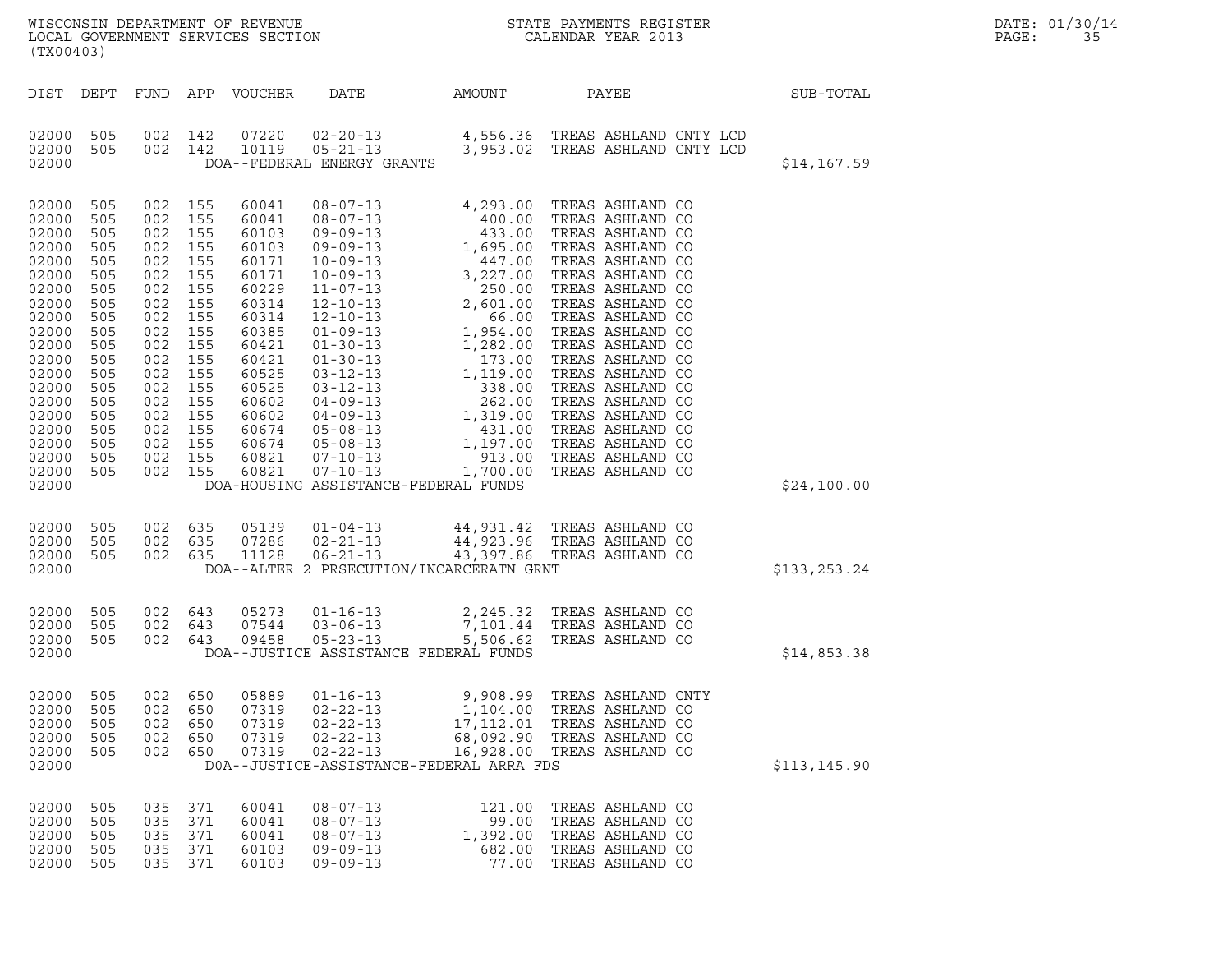| (TX00403)                                                                                                                                                                                                                                                                                                                                                                                                                                                                                                                                                                     |                                                                                                                                                                                                                                                                                                                                                                                                                           |                            |                                                              |                  |
|-------------------------------------------------------------------------------------------------------------------------------------------------------------------------------------------------------------------------------------------------------------------------------------------------------------------------------------------------------------------------------------------------------------------------------------------------------------------------------------------------------------------------------------------------------------------------------|---------------------------------------------------------------------------------------------------------------------------------------------------------------------------------------------------------------------------------------------------------------------------------------------------------------------------------------------------------------------------------------------------------------------------|----------------------------|--------------------------------------------------------------|------------------|
| DIST<br>DEPT<br>FUND                                                                                                                                                                                                                                                                                                                                                                                                                                                                                                                                                          | APP<br>VOUCHER<br>DATE                                                                                                                                                                                                                                                                                                                                                                                                    | AMOUNT                     | PAYEE                                                        | SUB-TOTAL        |
| 02000<br>505<br>035<br>035<br>02000<br>505<br>505<br>035<br>02000<br>035<br>02000<br>505<br>02000<br>505<br>035<br>035<br>02000<br>505<br>02000<br>505<br>035<br>02000<br>505<br>035<br>035<br>02000<br>505<br>035<br>02000<br>505<br>02000<br>505<br>035<br>035<br>02000<br>505<br>02000<br>505<br>035<br>035<br>02000<br>505<br>02000<br>505<br>035<br>02000<br>505<br>035<br>02000<br>505<br>035<br>02000<br>505<br>035<br>02000<br>035<br>505<br>035<br>02000<br>505<br>02000<br>035<br>505<br>035<br>02000<br>505<br>035<br>02000<br>505<br>035<br>02000<br>505<br>02000 | 371<br>60171<br>371<br>60171<br>60229<br>371<br>371<br>60229<br>371<br>60314<br>371<br>60314<br>371<br>60314<br>371<br>60385<br>371<br>60385<br>371<br>60385<br>371<br>60421<br>371<br>60421<br>371<br>60421<br>371<br>60525<br>371<br>60525<br>371<br>60525<br>371<br>60602<br>371<br>60602<br>371<br>60602<br>371<br>60674<br>371<br>60674<br>371<br>60674<br>371<br>60821<br>371<br>60821<br>DOA--PUBLIC BENEFITS FUND |                            |                                                              | \$22,488.00      |
| 835<br>002<br>02000<br>835<br>002<br>02000<br>02000                                                                                                                                                                                                                                                                                                                                                                                                                                                                                                                           | 105<br>42935<br>105<br>80036<br>REVENUE--STATE SHARED REVENUES                                                                                                                                                                                                                                                                                                                                                            |                            |                                                              | \$1,011,324.37   |
| 002<br>835<br>02000<br>02000                                                                                                                                                                                                                                                                                                                                                                                                                                                                                                                                                  | $07 - 22 - 13$<br>109<br>01002<br>REVENUE--EXEMPT COMPUTER AID                                                                                                                                                                                                                                                                                                                                                            |                            | 16,766.00 TREAS ASHLAND CO                                   | \$16,766.00      |
| 02000<br>835<br>002<br>02000<br>835<br>002<br>02000                                                                                                                                                                                                                                                                                                                                                                                                                                                                                                                           | 302<br>10002<br>$07 - 22 - 13$<br>11002<br>$07 - 22 - 13$<br>302<br>REVENUE-FIRST DOLLAR/SCHOOL LEVY CREDITS                                                                                                                                                                                                                                                                                                              |                            | 1,737,542.22 TREAS ASHLAND CO<br>511,960.96 TREAS ASHLAND CO | \$2, 249, 503.18 |
| 021<br>02000<br>835<br>02000                                                                                                                                                                                                                                                                                                                                                                                                                                                                                                                                                  | 363<br>37141<br>REVENUE--LOTTERY CREDIT -                                                                                                                                                                                                                                                                                                                                                                                 | $03 - 25 - 13$ 339, 283.05 | TREAS ASHLAND CO                                             | \$339,283.05     |
| 02000                                                                                                                                                                                                                                                                                                                                                                                                                                                                                                                                                                         | DISTRICT TOTAL APPROPRIATIONS                                                                                                                                                                                                                                                                                                                                                                                             |                            |                                                              | \$7,275,470.08   |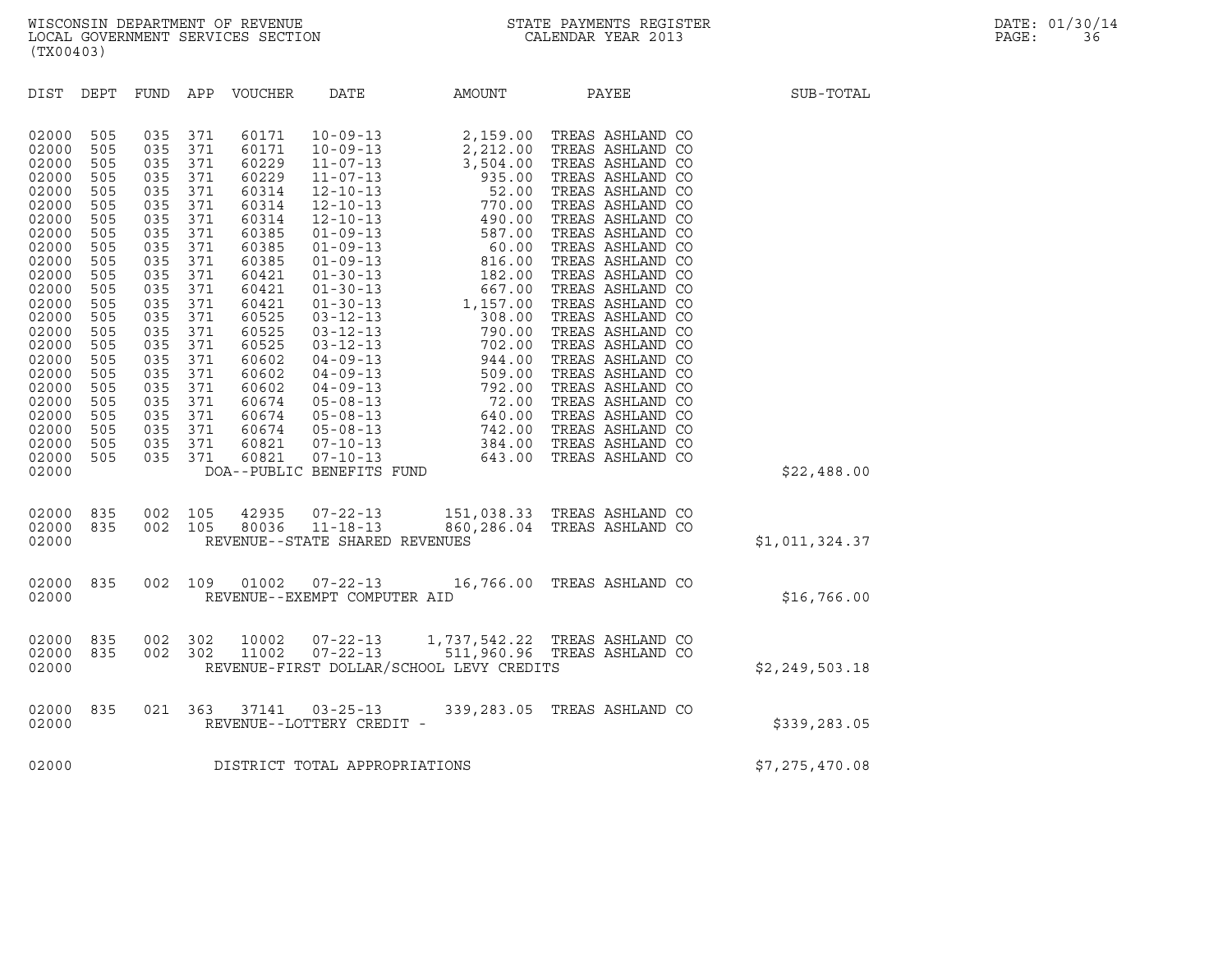|       | DATE: 01/30/14 |
|-------|----------------|
| PAGE: | 37             |

| (TX00403)                                                                                             |                                                                                                                                                                                                                                                                                          |                            |                  | DATE: 01/30/14<br>PAGE: 37 |
|-------------------------------------------------------------------------------------------------------|------------------------------------------------------------------------------------------------------------------------------------------------------------------------------------------------------------------------------------------------------------------------------------------|----------------------------|------------------|----------------------------|
|                                                                                                       | DIST DEPT FUND APP VOUCHER DATE AMOUNT PAYEE                                                                                                                                                                                                                                             |                            | <b>SUB-TOTAL</b> |                            |
| 02002 165<br>002 225<br>02002                                                                         | 00020  07-03-13  905.41 TREAS TOWN AGENDA<br>SAFETY/PROF SERV--FIRE INSURANCE DUES                                                                                                                                                                                                       |                            | \$905.41         |                            |
| 02002 370<br>02002 370<br>02002 370<br>02002                                                          | 000 001 02DNR 07-03-13 12,579.27 TREAS TOWN AGENDA<br>000 001 03DNR 07-03-13 505.07 TREAS TOWN AGENDA<br>000 001 04DNR 10-23-13 6,478.59 TREAS TOWN AGENDA<br>NAT RESOURCES-SEVERANCE/YIELD/WITHDRAWAL                                                                                   |                            | \$19,562.93      |                            |
| 02002                                                                                                 | 02002 370 002 503 15534 02-06-13 5,067.76 TREAS TOWN AGENDA<br>NAT RESOURCES--AIDS IN LIEU OF TAXES                                                                                                                                                                                      | TOWN SHARE 702.60          | \$5,067.76       |                            |
| 02002 370<br>012 571<br>02002 370<br>02002                                                            | 35787   06-10-13   1,810.42   TREAS TOWN AGENDA<br>012 571 35787 06-10-13 4,517.54 TREAS TOWN AGENDA<br>NAT RESOURCES--FOREST CROP/MFL/CO FOREST                                                                                                                                         |                            | \$6,327.96       |                            |
| 02002 370<br>02002 370<br>02002 370<br>02002                                                          | 012 579 18148 04-15-13 3,767.96 TREAS TOWN AGENDA<br>012 579 18148 04-15-13 4,929.94 TREAS TOWN AGENDA<br>012 579 18148 04-15-13 60.00 TREAS TOWN AGENDA<br>NAT RESOURCES--AIDS IN LIEU OF TAXES                                                                                         |                            | \$8,757.90       |                            |
| 02002                                                                                                 | 02002 370 074 670 40225 05-20-13 2,227.16 TREAS TOWN AGENDA<br>NAT RESOURCES--RU RECYCLING GRANT                                                                                                                                                                                         |                            | \$2,227.16       |                            |
| 02002 395<br>011 191<br>011 191<br>02002 395<br>02002 395<br>011 191<br>02002 395<br>011 191<br>02002 | $\begin{tabular}{cccc} 70020 & 01-07-13 & 34,475.34 TREAS TOWN AGENDA \\ 76020 & 04-01-13 & 34,475.34 TREAS TOWN AGENDA \\ 84020 & 07-01-13 & 34,475.34 TREAS TOWN AGENDA \\ 96020 & 10-07-13 & 34,475.36 TREAS TOWN AGENDA \\ \end{tabular}$<br>TRANSPORTATION--GENERAL TRANSP AIDS-GTA |                            | \$137,901.38     |                            |
| 02002 835<br>002 105<br>02002 835<br>002 105<br>02002                                                 | 42919<br>07-22-13<br>80020 11-18-13 4,543.35 1000 1000 1000 11-18-13<br>REVENUE--STATE SHARED REVENUES                                                                                                                                                                                   | 4,343.39 TREAS TOWN AGENDA | \$28,970.01      |                            |
| 02002                                                                                                 | DISTRICT TOTAL APPROPRIATIONS                                                                                                                                                                                                                                                            |                            | \$209,720.51     |                            |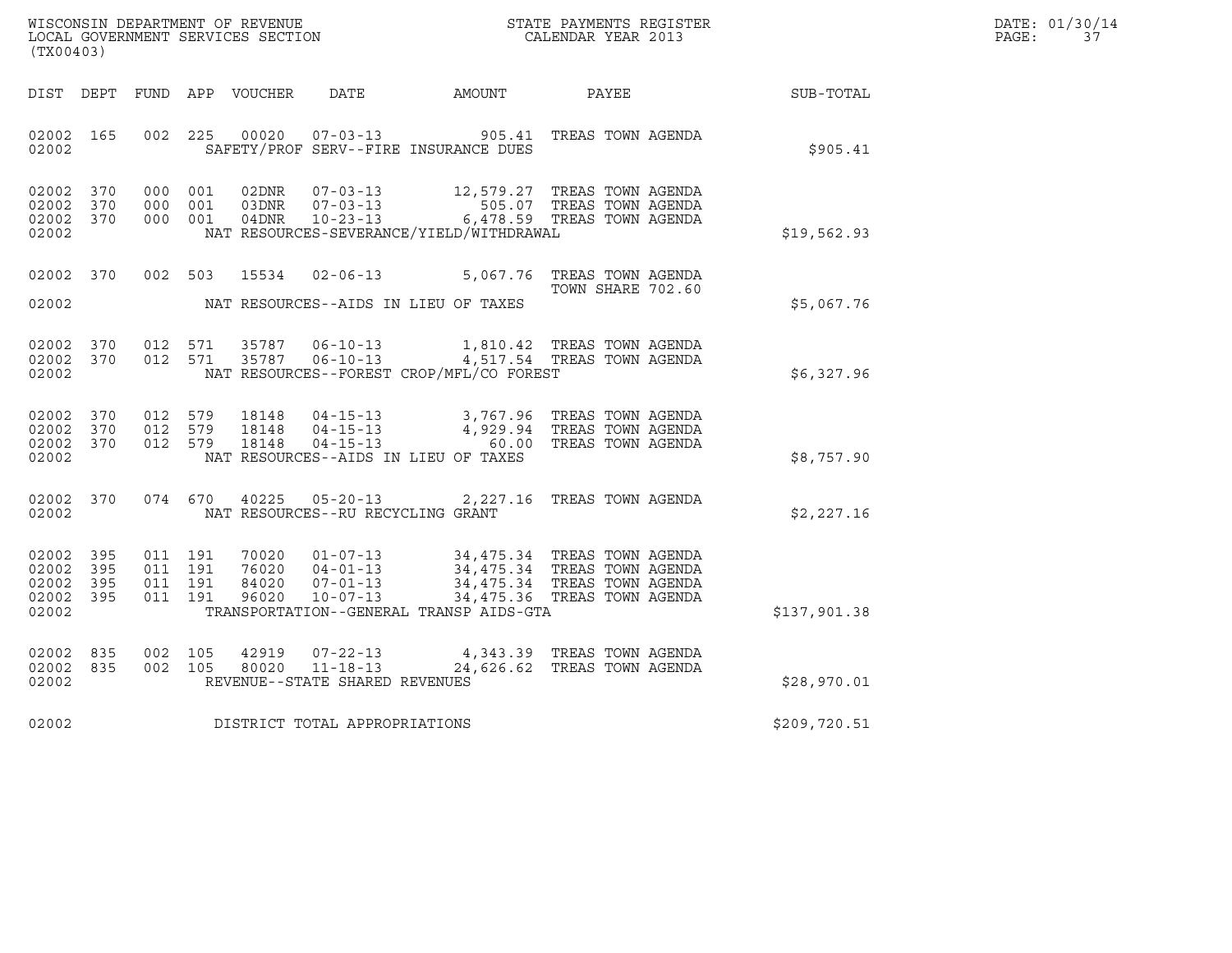| WISCONSIN DEPARTMENT OF REVENUE<br>LOCAL GOVERNMENT SERVICES SECTION<br>(TX00403) |            |                                          |  |                                 |                                                  |                                          | STATE PAYMENTS REGISTER<br>CALENDAR YEAR 2013                                                                                                                                            |              | DATE: 01/30/14<br>PAGE:<br>38 |
|-----------------------------------------------------------------------------------|------------|------------------------------------------|--|---------------------------------|--------------------------------------------------|------------------------------------------|------------------------------------------------------------------------------------------------------------------------------------------------------------------------------------------|--------------|-------------------------------|
|                                                                                   |            |                                          |  | DIST DEPT FUND APP VOUCHER DATE |                                                  | AMOUNT                                   | PAYEE                                                                                                                                                                                    | SUB-TOTAL    |                               |
| 02004 165<br>02004                                                                |            |                                          |  |                                 |                                                  | SAFETY/PROF SERV--FIRE INSURANCE DUES    | 002 225 00021 07-03-13 897.79 TREAS TN ASHLAND                                                                                                                                           | \$897.79     |                               |
| 02004 370<br>02004                                                                |            |                                          |  |                                 |                                                  | NAT RESOURCES--FOREST CROP/MFL/CO FOREST | 012 571 35788 06-10-13 650.44 TREAS TN ASHLAND                                                                                                                                           | \$650.44     |                               |
| 02004 395<br>02004                                                                |            |                                          |  |                                 | TRANSPORTATION--FLOOD DAMAGE AID                 |                                          | 011 174 79180 07-01-13 7,422.10 TREAS TN ASHLAND                                                                                                                                         | \$7,422.10   |                               |
| 02004 395<br>02004<br>02004<br>02004 395<br>02004                                 | 395<br>395 | 011 191<br>011 191<br>011 191<br>011 191 |  |                                 |                                                  | TRANSPORTATION--GENERAL TRANSP AIDS-GTA  | 70021  01-07-13  28,643.01  TOWN OF ASHLAND<br>76021  04-01-13  28,643.01  TOWN OF ASHLAND<br>84021  07-01-13  28,643.01  TOWN OF ASHLAND<br>96021  10-07-13  28,643.01  TOWN OF ASHLAND | \$114,572.04 |                               |
| 02004 835<br>02004 835<br>02004                                                   |            | 002 105<br>002 105                       |  |                                 | 80021 11-18-13<br>REVENUE--STATE SHARED REVENUES |                                          | 57,026.87 TREAS TN ASHLAND                                                                                                                                                               | \$67,047.49  |                               |
| 02004 835<br>02004                                                                |            |                                          |  |                                 | REVENUE--EXEMPT COMPUTER AID                     |                                          | 002 109 02020 07-22-13 1.00 TREAS TN ASHLAND                                                                                                                                             | \$1.00       |                               |
| 02004                                                                             |            |                                          |  |                                 | DISTRICT TOTAL APPROPRIATIONS                    |                                          |                                                                                                                                                                                          | \$190,590.86 |                               |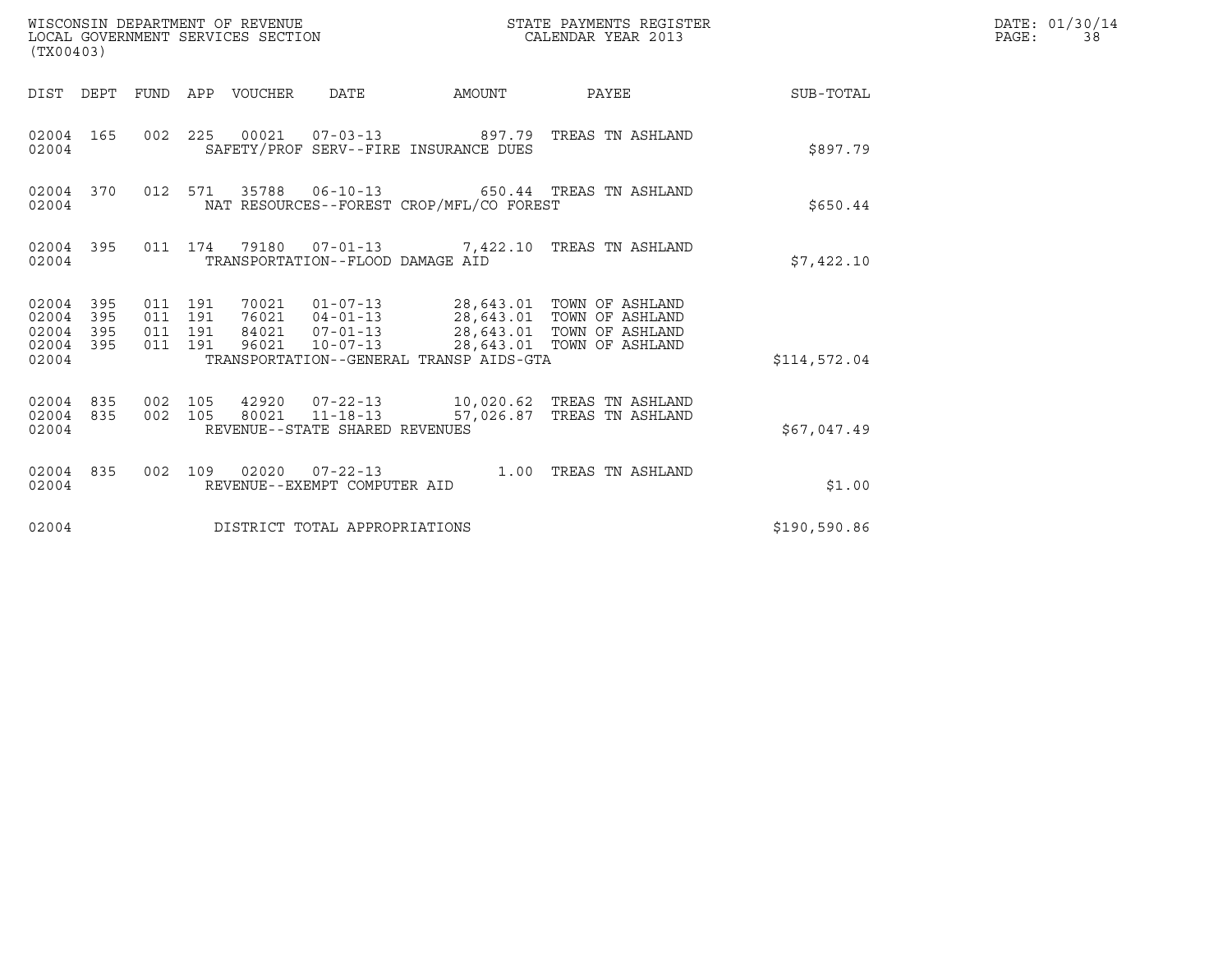| WISCONSIN DEPARTMENT OF REVENUE   | STATE PAYMENTS REGISTER | DATE: 01/30/14 |
|-----------------------------------|-------------------------|----------------|
| LOCAL GOVERNMENT SERVICES SECTION | CALENDAR YEAR 2013      | PAGE:          |

| (TX00403)                                                 |                                          |                                 |                                   | DATE: 01/30/14<br>$\mathtt{PAGE}$ :<br>39 |                                                                                                                                                                                          |               |  |
|-----------------------------------------------------------|------------------------------------------|---------------------------------|-----------------------------------|-------------------------------------------|------------------------------------------------------------------------------------------------------------------------------------------------------------------------------------------|---------------|--|
|                                                           |                                          | DIST DEPT FUND APP VOUCHER DATE |                                   | AMOUNT                                    | PAYEE                                                                                                                                                                                    | SUB-TOTAL     |  |
| 02006 165<br>02006                                        |                                          |                                 |                                   | SAFETY/PROF SERV--FIRE INSURANCE DUES     | 002 225 00022 07-03-13 1,061.73 TREAS TN CHIPPEWA                                                                                                                                        | \$1,061.73    |  |
| 02006 370<br>02006 370<br>02006                           | 000 001<br>000 001                       |                                 |                                   | NAT RESOURCES-SEVERANCE/YIELD/WITHDRAWAL  | 02DNR  07-03-13  5,244.75 TREAS TOWN CHIPPEWA<br>04DNR  10-23-13  1,067.35 TREAS TOWN CHIPPEWA                                                                                           | \$6,312.10    |  |
| 02006 370<br>02006                                        |                                          |                                 |                                   | NAT RESOURCES--FOREST CROP/MFL/CO FOREST  | 012 571 35789 06-10-13 2,413.77 TREAS TN CHIPPEWA                                                                                                                                        | \$2,413.77    |  |
| 02006 370<br>02006                                        |                                          |                                 |                                   | NAT RESOURCES--AIDS IN LIEU OF TAXES      | 012 579 18149 04-15-13 29.26 TREAS TOWN CHIPPEWA                                                                                                                                         | \$29.26       |  |
| 02006 370<br>02006                                        |                                          |                                 |                                   | NAT RESOURCES--PMT IN LIEU OF TAXES       | 012 584 00049 09-03-13 51,215.25 TREAS TN CHIPPEWA                                                                                                                                       | \$51,215.25   |  |
| 02006 370<br>02006                                        |                                          |                                 | NAT RESOURCES--RU RECYCLING GRANT |                                           | 074 670 40226 05-20-13 2,174.03 TREAS TN CHIPPEWA                                                                                                                                        | \$2,174.03    |  |
| 02006 395<br>02006 395<br>02006 395<br>02006 395<br>02006 | 011 191<br>011 191<br>011 191<br>011 191 |                                 |                                   | TRANSPORTATION--GENERAL TRANSP AIDS-GTA   | 70022  01-07-13  50,591.00 TOWN OF CHIPPEWA<br>76022  04-01-13  50,591.00 TOWN OF CHIPPEWA<br>84022  07-01-13  50,591.00 TOWN OF CHIPPEWA<br>96022  10-07-13  50,591.03 TOWN OF CHIPPEWA | \$202, 364.03 |  |
| 02006 835<br>02006 835<br>02006                           | 002 105<br>002 105                       | 42921<br>80022                  | REVENUE--STATE SHARED REVENUES    |                                           | 07-22-13 2,152.45 TREAS TN CHIPPEWA<br>11-18-13 12,197.24 TREAS TN CHIPPEWA                                                                                                              | \$14,349.69   |  |
| 02006 835<br>02006                                        |                                          |                                 | REVENUE--EXEMPT COMPUTER AID      |                                           | 002 109 02021 07-22-13 3.00 TREAS TN CHIPPEWA                                                                                                                                            | \$3.00        |  |
| 02006                                                     |                                          |                                 | DISTRICT TOTAL APPROPRIATIONS     |                                           |                                                                                                                                                                                          | \$279,922.86  |  |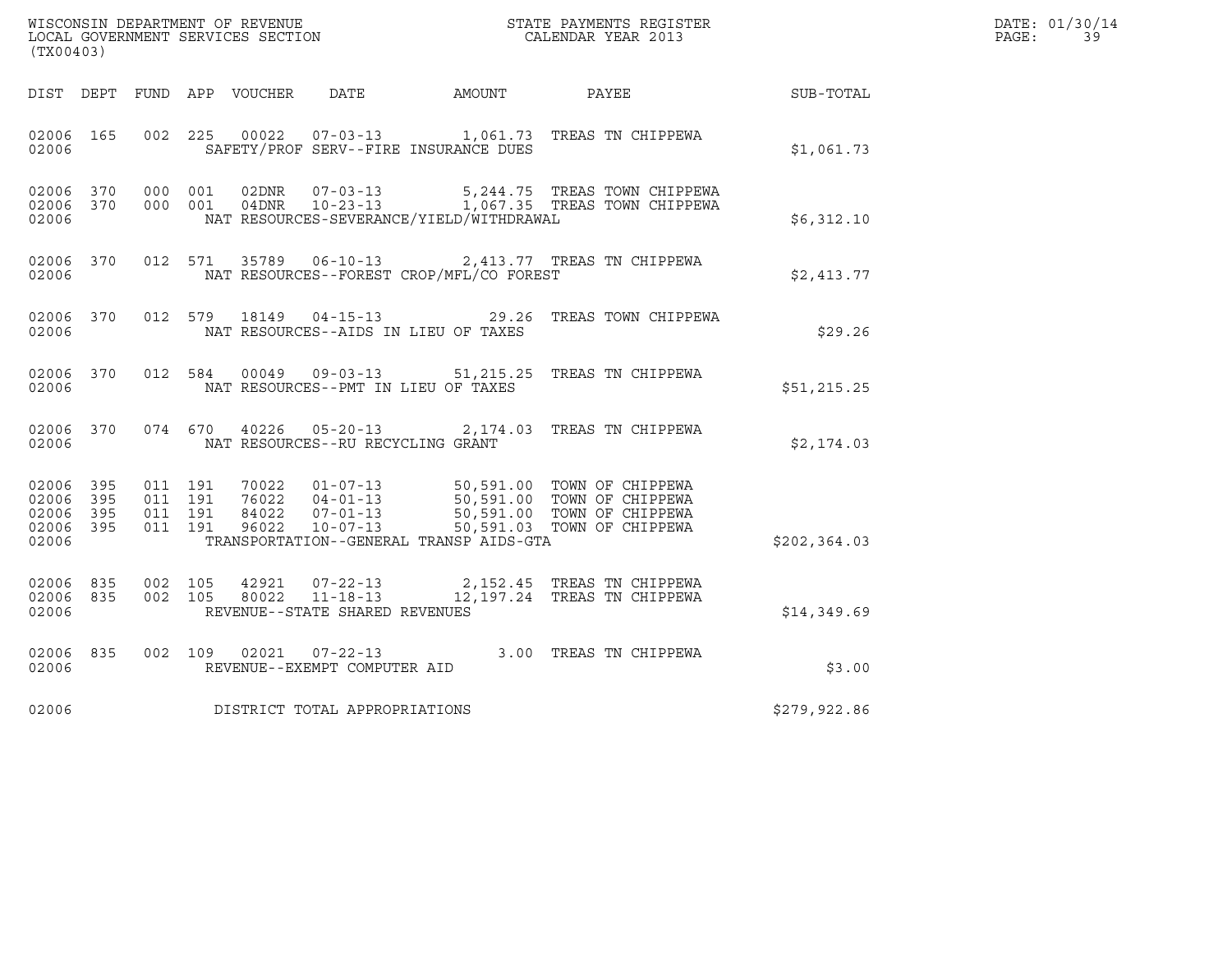| (TX00403)                                                 |     | % WISCONSIN DEPARTMENT OF REVENUE $$\tt STATE~PAYMEMTS~REGISTER~LOCAL~GOVERNMENT~SERVICES~SECTION~CALENDAR~YEAR~2013$                                                                                                                                   |               | DATE: 01/30/14<br>PAGE:<br>40 |
|-----------------------------------------------------------|-----|---------------------------------------------------------------------------------------------------------------------------------------------------------------------------------------------------------------------------------------------------------|---------------|-------------------------------|
|                                                           |     | DIST DEPT FUND APP VOUCHER DATE<br>AMOUNT PAYEE SUB-TOTAL                                                                                                                                                                                               |               |                               |
| 02008 165<br>02008                                        |     | 002 225 00023 07-03-13 1,789.42 TREAS TN GINGLES<br>SAFETY/PROF SERV--FIRE INSURANCE DUES                                                                                                                                                               | \$1,789.42    |                               |
| 02008 370<br>02008                                        |     | 000 001 02DNR 07-03-13 479.80 TREAS TOWN GINGLES<br>NAT RESOURCES-SEVERANCE/YIELD/WITHDRAWAL                                                                                                                                                            | \$479.80      |                               |
| 02008 370<br>02008 370                                    |     | 002 503 15535 02-06-13 9,337.02 TREAS TN GINGLES<br>002 503 15535 02-06-13 1,207.85 TREAS TN GINGLES<br><b>TOWN SHARE 1893.15</b>                                                                                                                       |               |                               |
| 02008                                                     |     | NAT RESOURCES--AIDS IN LIEU OF TAXES                                                                                                                                                                                                                    | \$10,544.87   |                               |
| 02008 370<br>02008                                        |     | 012 571 35790 06-10-13 1,333.10 TREAS TN GINGLES<br>NAT RESOURCES--FOREST CROP/MFL/CO FOREST                                                                                                                                                            | \$1,333.10    |                               |
| 02008 370<br>02008                                        |     | 012 579 18150 04-15-13 844.80 TREAS TN GINGLES<br>NAT RESOURCES--AIDS IN LIEU OF TAXES                                                                                                                                                                  | \$844.80      |                               |
| 02008 370<br>02008                                        |     | 074 670 40227 05-20-13 1,540.86 TREAS TN GINGLES<br>NAT RESOURCES--RU RECYCLING GRANT                                                                                                                                                                   | \$1,540.86    |                               |
| 02008 395<br>02008 395<br>02008 395<br>02008 395<br>02008 |     | 011 191 70023 01-07-13 16,433.21 TOWN OF GINGLES<br>011 191 76023 04-01-13 16,433.21 TOWN OF GINGLES<br>011 191 84023 07-01-13 16,433.21 TOWN OF GINGLES<br>011 191 96023 10-07-13 16,433.22 TOWN OF GINGLES<br>TRANSPORTATION--GENERAL TRANSP AIDS-GTA | \$65,732.85   |                               |
| 02008 465<br>02008                                        |     | 002 305 00834 11-27-13 1,887.17 TREAS TN GINGLES<br>MILITARY AFFAIRS-EMER MGMT-DISASTER RECO                                                                                                                                                            | \$1,887.17    |                               |
| 02008 465<br>02008                                        |     | 002 342 00834 11-27-13 11,322.99 TREAS TN GINGLES<br>MILITARY AFFAIRS-EMERGENCY MGMT-FED FUND                                                                                                                                                           | \$11,322.99   |                               |
| 02008<br>02008 835<br>02008                               | 835 | 002 105<br>42922<br>07-22-13 8,041.16 TREAS TN GINGLES<br>80023<br>002 105<br>11-18-13<br>45,424.30 TREAS TN GINGLES<br>REVENUE--STATE SHARED REVENUES                                                                                                  | \$53,465.46   |                               |
| 02008<br>02008                                            | 835 | 002 109<br>02022<br>07-22-13 27.00 TREAS TN GINGLES<br>REVENUE--EXEMPT COMPUTER AID                                                                                                                                                                     | \$27.00       |                               |
| 02008<br>02008                                            | 835 | 021 363 35488<br>$03 - 25 - 13$<br>322.66 TREAS TN GINGLES<br>REVENUE--LOTTERY CREDIT -                                                                                                                                                                 | \$322.66      |                               |
| 02008                                                     |     | DISTRICT TOTAL APPROPRIATIONS                                                                                                                                                                                                                           | \$149, 290.98 |                               |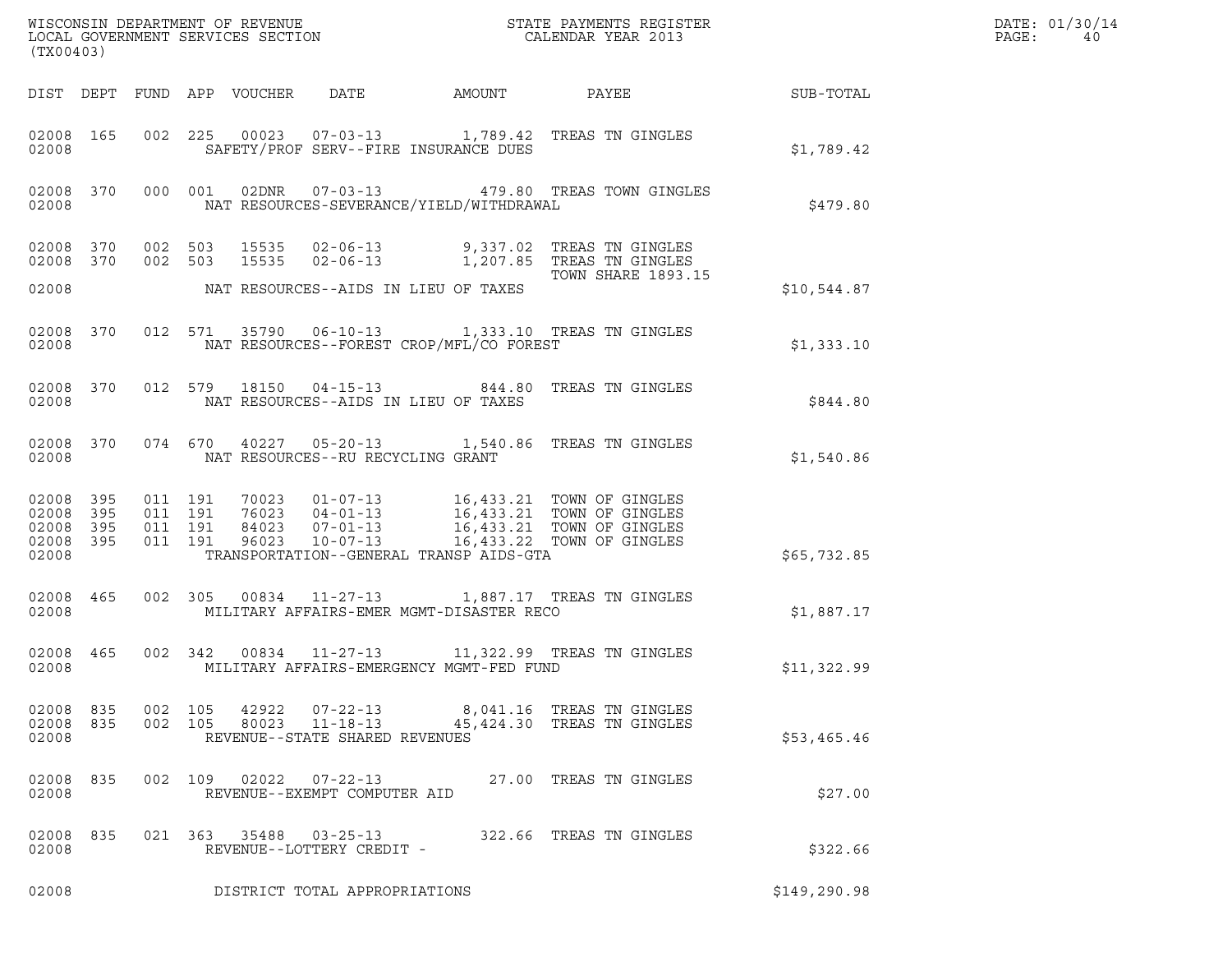| (TX00403)                                |                                |                    |                    |                                                |                                          | ${\tt WISCOONSIM} \begin{tabular}{lcccc} DEPARTMENT OF REVENUE & & & & & & \begin{tabular}{l} \bf STATE} & \bf PAYMENTS \textit{ REGISTER} \\ \hline \textit{LOCAL GOVERNMENT} & \textit{SEVICES} & \textit{SECTION} \end{tabular} & & & & & \begin{tabular}{l} \bf CALENDAR \textit{ YEAR} \end{tabular} \end{tabular}$ |                                                           | DATE: 01/30/14<br>PAGE:<br>41 |
|------------------------------------------|--------------------------------|--------------------|--------------------|------------------------------------------------|------------------------------------------|--------------------------------------------------------------------------------------------------------------------------------------------------------------------------------------------------------------------------------------------------------------------------------------------------------------------------|-----------------------------------------------------------|-------------------------------|
|                                          |                                |                    |                    |                                                |                                          |                                                                                                                                                                                                                                                                                                                          | DIST DEPT FUND APP VOUCHER DATE AMOUNT PAYEE TO SUB-TOTAL |                               |
| 02010                                    | 02010 165                      |                    |                    |                                                | SAFETY/PROF SERV--FIRE INSURANCE DUES    | 002 225 00024 07-03-13 1,483.98 TREAS TN GORDON                                                                                                                                                                                                                                                                          | \$1,483.98                                                |                               |
| 02010                                    | 02010 370 000 001<br>02010 370 |                    | 000 001            |                                                | NAT RESOURCES-SEVERANCE/YIELD/WITHDRAWAL |                                                                                                                                                                                                                                                                                                                          | \$483.75                                                  |                               |
| 02010                                    |                                |                    |                    |                                                | NAT RESOURCES--FOREST CROP/MFL/CO FOREST | 02010 370 012 571 35791 06-10-13 395.52 TREAS TN GORDON                                                                                                                                                                                                                                                                  | \$395.52                                                  |                               |
| 02010                                    |                                |                    |                    |                                                | NAT RESOURCES--AIDS IN LIEU OF TAXES     | 02010 370 012 579 18151 04-15-13 .59 TREAS TN GORDON<br>02010 370 012 579 18151 04-15-13 5.88 TREAS TOWN GORDO<br>5.88 TREAS TOWN GORDON                                                                                                                                                                                 | \$6.47                                                    |                               |
| 02010                                    |                                |                    |                    |                                                | NAT RESOURCES--PMT IN LIEU OF TAXES      | 02010 370 012 584 00050 09-03-13 58,813.19 TREAS TN GORDON                                                                                                                                                                                                                                                               | \$58,813.19                                               |                               |
| 02010                                    |                                |                    |                    | NAT RESOURCES--RU RECYCLING GRANT              |                                          | 02010 370 074 670 40228 05-20-13 3,332.53 TREAS TN GORDON                                                                                                                                                                                                                                                                | \$3,332.53                                                |                               |
| 02010 395<br>02010<br>02010 395<br>02010 | 395<br>02010 395               | 011 191<br>011 191 | 011 191<br>011 191 |                                                | TRANSPORTATION--GENERAL TRANSP AIDS-GTA  | 70024  01-07-13  49,627.77  TOWN OF GORDON<br>76024  04-01-13  49,627.77  TOWN OF GORDON<br>84024  07-01-13  49,627.77  TOWN OF GORDON<br>96024  10-07-13  49,627.78  TOWN OF GORDON                                                                                                                                     | \$198,511.09                                              |                               |
| 02010                                    | 02010 395                      |                    |                    |                                                | TRANSPORTATION--LRIP/TRIP/MSIP GRANTS    | 011  278  70384  03-29-13  35,000.00  TREAS TN GORDON                                                                                                                                                                                                                                                                    | \$35,000.00                                               |                               |
| 02010 835<br>02010 835<br>02010          |                                | 002 105<br>002 105 |                    | REVENUE--STATE SHARED REVENUES                 |                                          | $42923$ $07-22-13$ $797.90$ TREAS TN GORDON $80024$ $11-18-13$ $4,523.24$ TREAS TN GORDON                                                                                                                                                                                                                                | \$5,321.14                                                |                               |
| 02010<br>02010                           | 835                            | 002 109            |                    | 02023 07-22-13<br>REVENUE--EXEMPT COMPUTER AID |                                          | 3.00 TREAS TN GORDON                                                                                                                                                                                                                                                                                                     | \$3.00                                                    |                               |
| 02010                                    |                                |                    |                    | DISTRICT TOTAL APPROPRIATIONS                  |                                          |                                                                                                                                                                                                                                                                                                                          | \$303,350.67                                              |                               |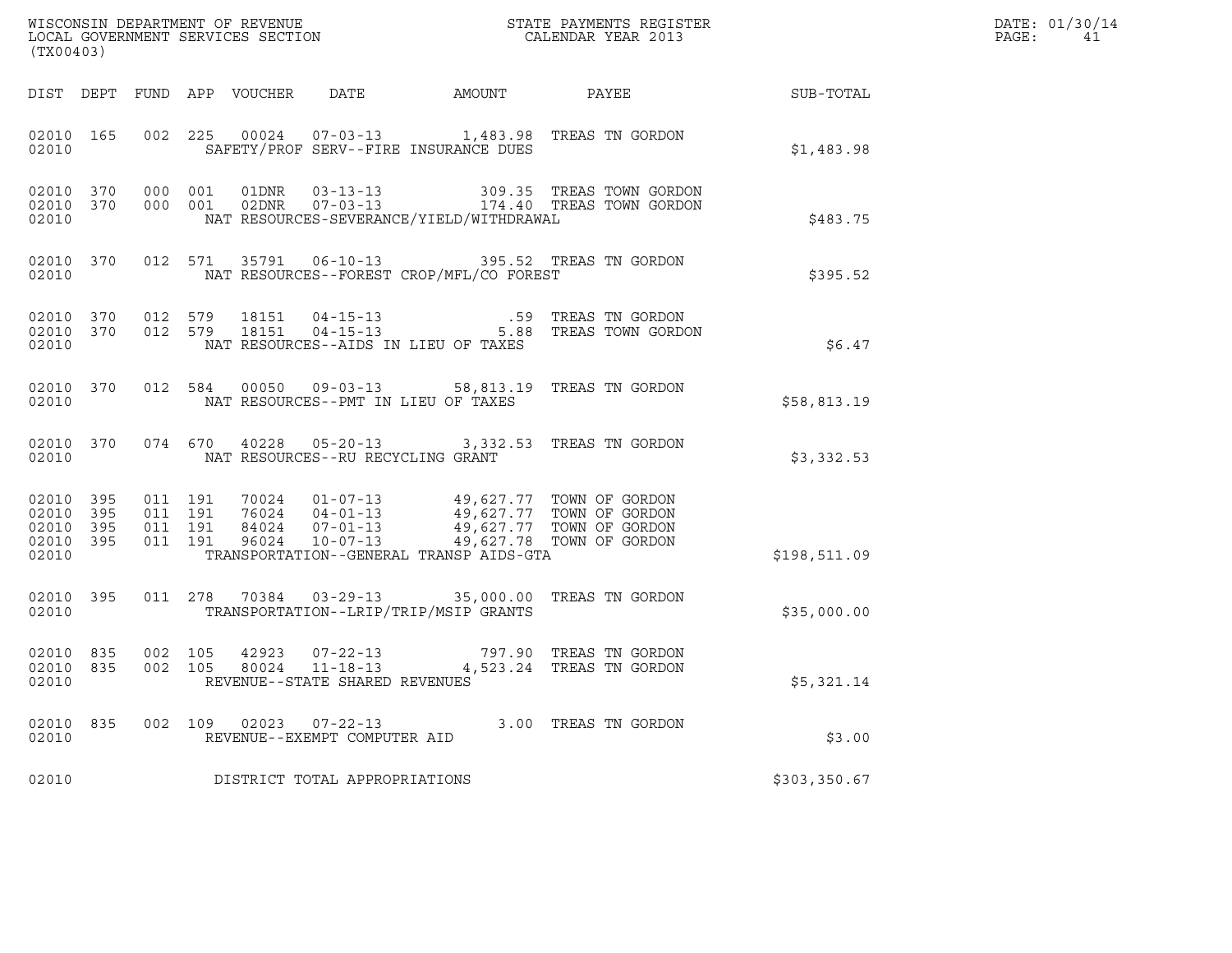| (TX00403)          |                                     |                                          |         |                |                                                     |                                                                                                                                                                                                                                                                                                                     |                                                                                         |               | DATE: 01/30/14<br>PAGE:<br>42 |
|--------------------|-------------------------------------|------------------------------------------|---------|----------------|-----------------------------------------------------|---------------------------------------------------------------------------------------------------------------------------------------------------------------------------------------------------------------------------------------------------------------------------------------------------------------------|-----------------------------------------------------------------------------------------|---------------|-------------------------------|
|                    |                                     |                                          |         |                |                                                     |                                                                                                                                                                                                                                                                                                                     | DIST DEPT FUND APP VOUCHER DATE AMOUNT PAYEE SUB-TOTAL                                  |               |                               |
| 02012              | 02012 165                           |                                          |         |                |                                                     | SAFETY/PROF SERV--FIRE INSURANCE DUES                                                                                                                                                                                                                                                                               | 002 225 00025 07-03-13 1,015.23 TREAS TN JACOBS                                         | \$1,015.23    |                               |
| 02012 370<br>02012 | 02012 370                           | 000 001                                  | 000 001 | 02DNR<br>04DNR | $07 - 03 - 13$                                      | $10-23-13$ 820.20 TOWN JACOBS<br>NAT RESOURCES-SEVERANCE/YIELD/WITHDRAWAL                                                                                                                                                                                                                                           | 617.00 TREAS TOWN JACOBS                                                                | \$1,437.20    |                               |
| 02012              | 02012 370                           | 02012 370 012 571                        | 012 571 |                |                                                     | NAT RESOURCES--FOREST CROP/MFL/CO FOREST                                                                                                                                                                                                                                                                            |                                                                                         | \$5,203.23    |                               |
| 02012 370<br>02012 |                                     |                                          |         | 074 670 40229  | $05 - 20 - 13$<br>NAT RESOURCES--RU RECYCLING GRANT |                                                                                                                                                                                                                                                                                                                     | 6,358.71 TREAS TN JACOBS                                                                | \$6,358.71    |                               |
| 02012 395<br>02012 | 02012 395<br>02012 395<br>02012 395 | 011 191<br>011 191<br>011 191<br>011 191 |         |                |                                                     | $\begin{tabular}{lllllllllllllllllllll} \hline 70025 & 01-07-13 & 34,713.50 & TOWN OF JACOBS \\ 76025 & 04-01-13 & 34,713.50 & TOWN OF JACOBS \\ 84025 & 07-01-13 & 34,713.50 & TOWN OF JACOBS \\ 96025 & 10-07-13 & 34,713.53 & TOWN OF JACOBS \\ \hline \end{tabular}$<br>TRANSPORTATION--GENERAL TRANSP AIDS-GTA |                                                                                         | \$138,854.03  |                               |
| 02012              | 02012 465                           | 02012 465 002 305                        | 002 305 |                | 00308  01-16-13                                     | MILITARY AFFAIRS-EMER MGMT-DISASTER RECO                                                                                                                                                                                                                                                                            | 3,344.16 TREAS TN JACOBS<br>00445  01-31-13  1,445.83  TREAS TN JACOBS                  | \$4,789.99    |                               |
| 02012              | 02012 465                           | 02012 465 002 342<br>002 342             |         | 00308          |                                                     | MILITARY AFFAIRS-EMERGENCY MGMT-FED FUND                                                                                                                                                                                                                                                                            | 01-16-13 20,065.04 TREAS TN JACOBS<br>00445  01-31-13  8,675.02  TREAS TN JACOBS        | \$28,740.06   |                               |
| 02012 835<br>02012 |                                     | 02012 835 002 105<br>002 105             |         |                | REVENUE--STATE SHARED REVENUES                      |                                                                                                                                                                                                                                                                                                                     | $72324$ 07-22-13 21,485.56 TREAS TN JACOBS<br>80025 11-18-13 121.759.69 TREAS TN JACOBS | \$143, 245.25 |                               |
| 02012              | 02012 835                           |                                          |         |                | REVENUE--EXEMPT COMPUTER AID                        |                                                                                                                                                                                                                                                                                                                     | 002 109 02024 07-22-13 15.00 TREAS TN JACOBS                                            | \$15.00       |                               |
| 02012              |                                     |                                          |         |                | DISTRICT TOTAL APPROPRIATIONS                       |                                                                                                                                                                                                                                                                                                                     |                                                                                         | \$329,658.70  |                               |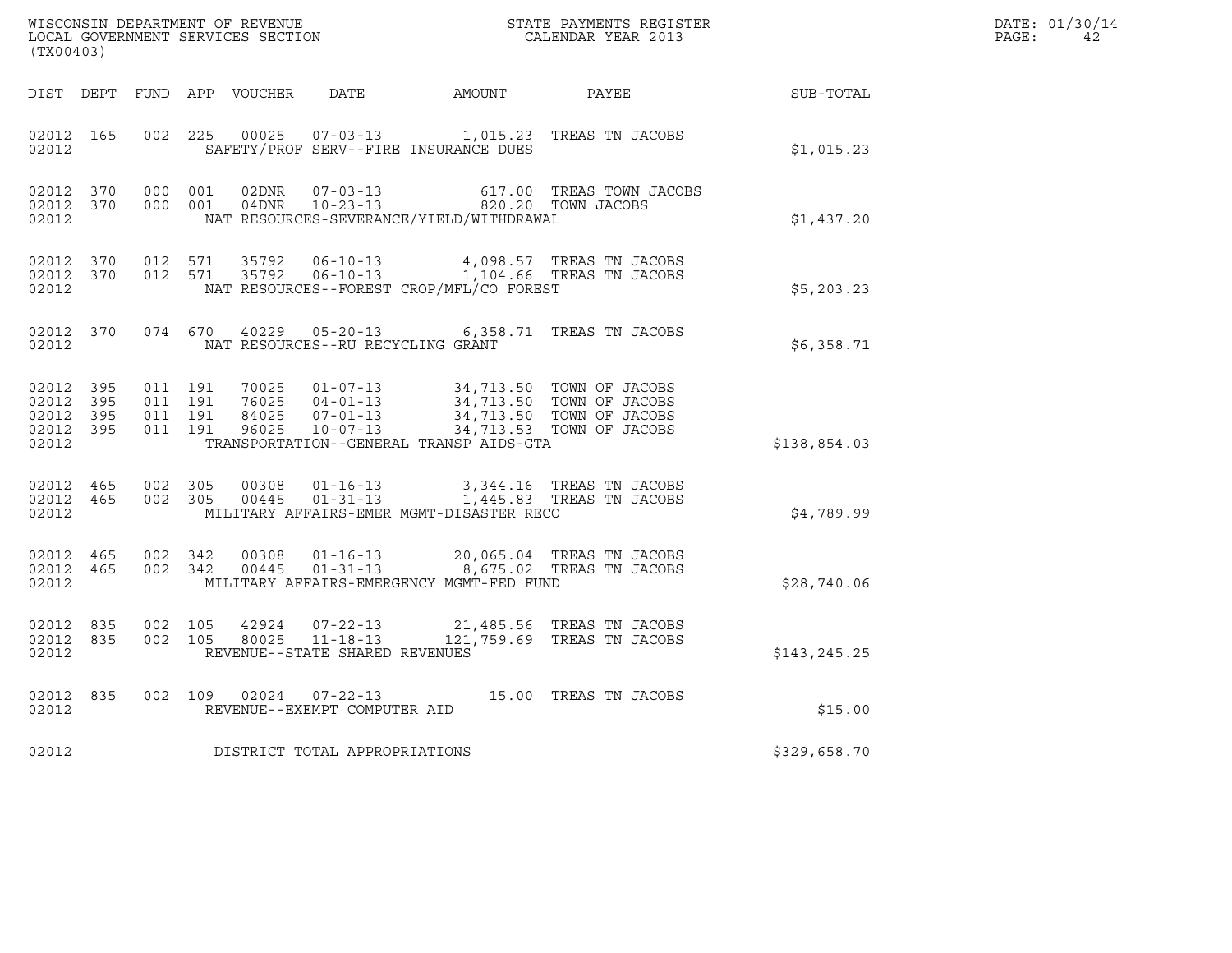|       | DATE: 01/30/14 |
|-------|----------------|
| PAGE: | 43             |

| (TX00403)                        |                                                  |            |                               |                         |                                                                                  |                                                      |                                                                                                                                                                                                                                             |              | DATE: 01/30/14<br>PAGE:<br>43 |
|----------------------------------|--------------------------------------------------|------------|-------------------------------|-------------------------|----------------------------------------------------------------------------------|------------------------------------------------------|---------------------------------------------------------------------------------------------------------------------------------------------------------------------------------------------------------------------------------------------|--------------|-------------------------------|
|                                  |                                                  |            |                               |                         |                                                                                  |                                                      | DIST DEPT FUND APP VOUCHER DATE AMOUNT PAYEE PATE SUB-TOTAL                                                                                                                                                                                 |              |                               |
|                                  | 02014                                            |            |                               |                         |                                                                                  | SAFETY/PROF SERV--FIRE INSURANCE DUES                | 02014 165 002 225 00026 07-03-13 5,671.87 TREAS TN LA POINTE                                                                                                                                                                                | \$5,671.87   |                               |
|                                  |                                                  |            |                               |                         |                                                                                  | 02014 NAT RESOURCES--AIDS IN LIEU OF TAXES           | 02014 370 002 503 16275 03-05-13 15,842.15 TREAS TN LA POINTE<br>TOWN SHARE 4187.22                                                                                                                                                         | \$15,842.15  |                               |
|                                  |                                                  |            |                               |                         |                                                                                  | 02014 NAT RESOURCES--FOREST CROP/MFL/CO FOREST       | 02014 370 012 571 35793 06-10-13 324.67 TREAS TN LA POINTE                                                                                                                                                                                  | \$324.67     |                               |
|                                  |                                                  |            |                               |                         | 02014 NAT RESOURCES--AIDS IN LIEU OF TAXES                                       |                                                      | $\begin{array}{cccccccc} 02014 & 370 & 012 & 579 & 18152 & 04-15-13 & & & 227.37 & \text{TREAS TN LA POINTE} \\ 02014 & 370 & 012 & 579 & 18152 & 04-15-13 & & 1,816.53 & \text{TREAS TOWN LA POINTE} \end{array}$                          | \$2,043.90   |                               |
|                                  |                                                  |            |                               |                         | 02014 NAT RESOURCES--RU RECYCLING GRANT                                          |                                                      | 02014 370 074 670 40230 05-20-13 8,837.92 TREAS TN LA POINTE                                                                                                                                                                                | \$8,837.92   |                               |
| 02014                            | 02014 395<br>02014 395<br>02014 395<br>02014 395 | 011 191    | 011 191<br>011 191<br>011 191 |                         |                                                                                  |                                                      | 70026  01-07-13  28,243.08  TOWN OF LA POINTE<br>76026  04-01-13  28,243.08  TOWN OF LA POINTE<br>84026  07-01-13  28,243.08  TOWN OF LA POINTE<br>96026  10-07-13  28,243.09  TOWN OF LA POINTE<br>TRANSPORTATION--GENERAL TRANSP AIDS-GTA | \$112,972.33 |                               |
|                                  |                                                  |            |                               |                         |                                                                                  | 02014 <b>HS--AMBULANCE FUNDING ASSISTANCE GRANTS</b> | 02014 435 005 162 01HSD 09-03-13 4,482.78 TOWN LAPOINTE                                                                                                                                                                                     | \$4,482.78   |                               |
|                                  |                                                  |            |                               |                         |                                                                                  |                                                      | 02014 435 005 163 01LGS 11-18-13 1,000.00 MADELINE ISLAND AMBULANCE<br>02014 HS--PREPAID MEDICAL TRANSPORT REIMBURSE                                                                                                                        | \$1,000.00   |                               |
|                                  | 02014                                            |            |                               |                         | JUSTICE--LAW ENFORCEMENT TRAINING                                                |                                                      | 02014 455 002 231 00355 02-08-13 800.00 TREAS TN LA POINTE                                                                                                                                                                                  | \$800.00     |                               |
| 02014<br>02014<br>02014<br>02014 | 505<br>505<br>505                                | 002<br>002 | 142<br>142<br>002 142         | 02791<br>02791<br>02791 | $10 - 29 - 13$<br>$10 - 29 - 13$<br>$10 - 29 - 13$<br>DOA--FEDERAL ENERGY GRANTS | 101.56                                               | 10,545.63 TREAS TN LA POINTE<br>TREAS TN LA POINTE<br>33,814.08 TREAS TN LA POINTE                                                                                                                                                          | \$44,461.27  |                               |
| 02014<br>02014 835<br>02014      | 835                                              | 002        | 105<br>002 105                | 42925<br>80026          | $07 - 22 - 13$<br>$11 - 18 - 13$<br>REVENUE--STATE SHARED REVENUES               |                                                      | 1,000.48 TREAS TN LA POINTE<br>4,669.37 TREAS TN LA POINTE                                                                                                                                                                                  | \$5,669.85   |                               |
| 02014 835                        |                                                  |            | 002 109                       | 02025                   | $07 - 22 - 13$                                                                   |                                                      | 106.00 TREAS TN LA POINTE                                                                                                                                                                                                                   |              |                               |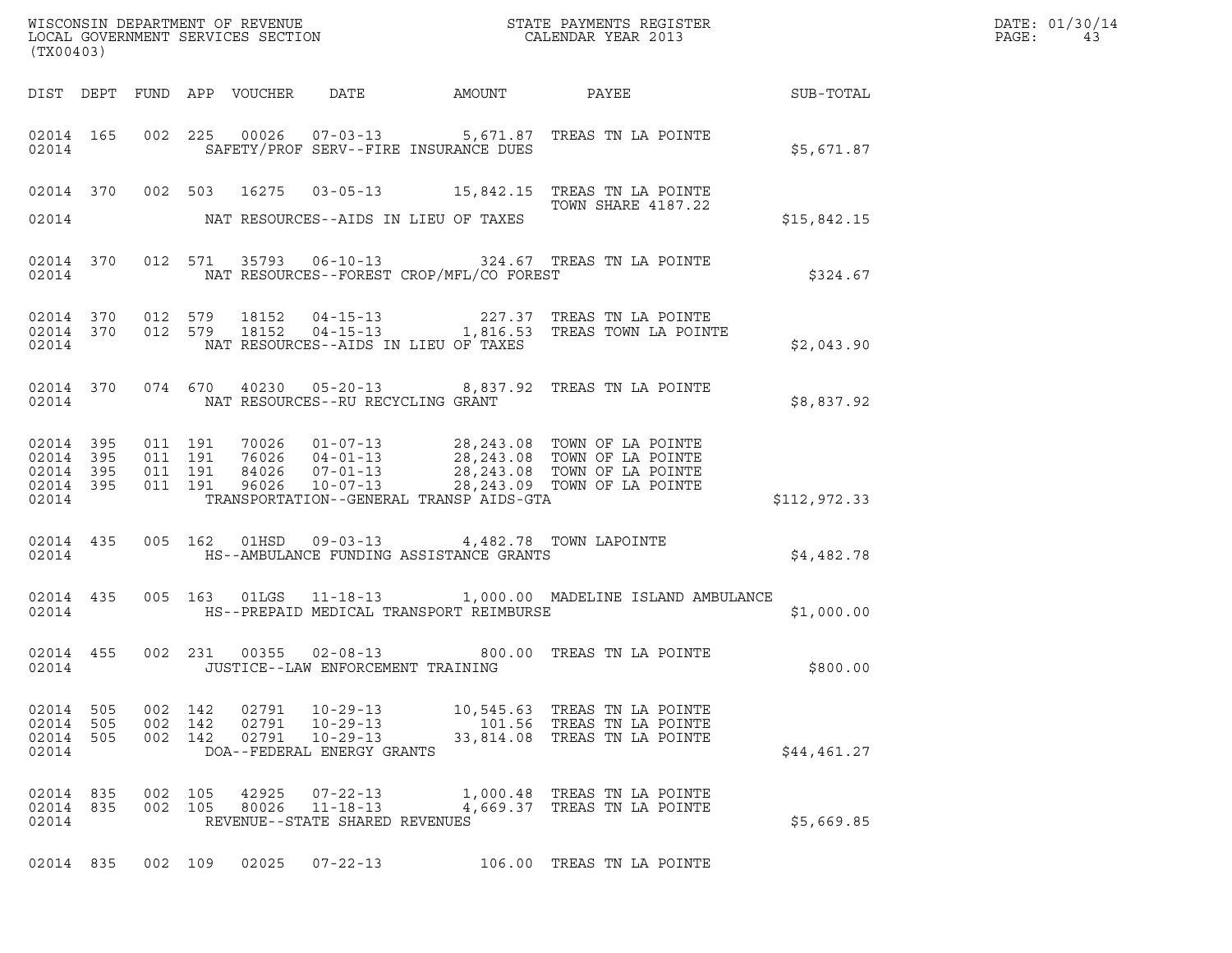| WISCONSIN DEPARTMENT OF REVENUE<br>LOCAL GOVERNMENT SERVICES SECTION<br>(TX00403) |      |     |         |                                                          |          | STATE PAYMENTS REGISTER<br>CALENDAR YEAR 2013 |              | DATE: 01/30/14<br>PAGE:<br>44 |  |
|-----------------------------------------------------------------------------------|------|-----|---------|----------------------------------------------------------|----------|-----------------------------------------------|--------------|-------------------------------|--|
| DIST<br>DEPT                                                                      | FUND | APP | VOUCHER | DATE                                                     | AMOUNT   | PAYEE                                         | SUB-TOTAL    |                               |  |
| 02014                                                                             |      |     |         | REVENUE--EXEMPT COMPUTER AID                             |          |                                               | \$106.00     |                               |  |
| 02014 835<br>02014                                                                | 002  | 501 | 00001   | $02 - 01 - 13$<br>DOA-PAYMENT FOR MUNICIPAL SERVICES AID | 5,403.57 | TREAS TN LA POINTE                            | \$5,403.57   |                               |  |
| 02014                                                                             |      |     |         | DISTRICT TOTAL APPROPRIATIONS                            |          |                                               | \$207,616.31 |                               |  |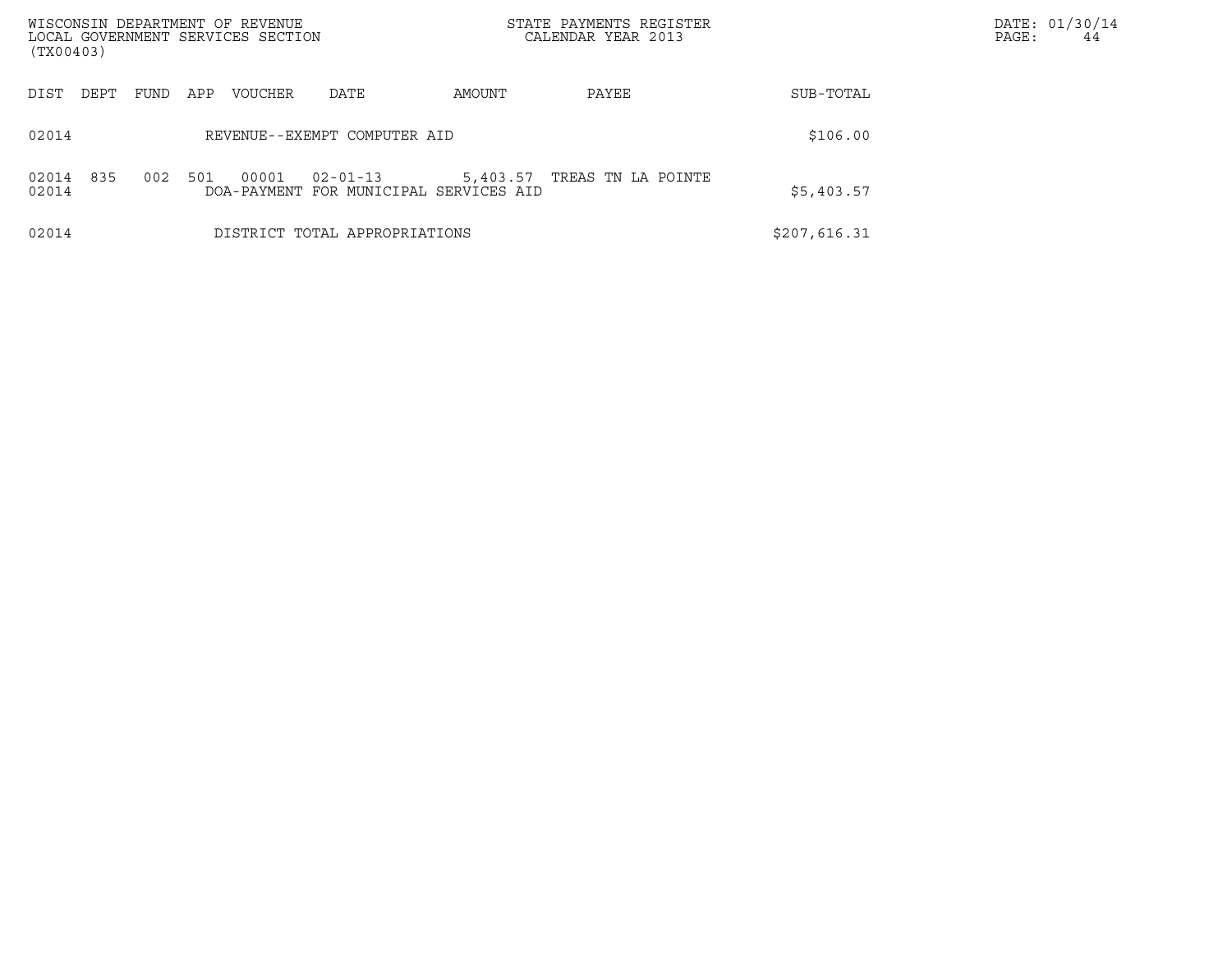| (TX00403)                                 |                          |                                          |                                 |                                                                    |        | ${\tt WISCOONSIM\ DEPARTMENT\ OF\ REVENUE}\qquad \qquad {\tt STATE\ PAYMENTS\ REGISTER\ LOCAL\ GOVERNMENT\ SERVICES\ SECTION\qquad \qquad {\tt CALENDAR\ YEAR\ 2013}$                    |              | DATE: 01/30/14<br>PAGE:<br>45 |
|-------------------------------------------|--------------------------|------------------------------------------|---------------------------------|--------------------------------------------------------------------|--------|------------------------------------------------------------------------------------------------------------------------------------------------------------------------------------------|--------------|-------------------------------|
|                                           |                          |                                          | DIST DEPT FUND APP VOUCHER DATE |                                                                    | AMOUNT | <b>PAYEE</b>                                                                                                                                                                             | SUB-TOTAL    |                               |
| 02016 165<br>02016                        |                          |                                          |                                 | SAFETY/PROF SERV--FIRE INSURANCE DUES                              |        | 002 225 00027 07-03-13 847.63 TREAS TN MARENGO                                                                                                                                           | \$847.63     |                               |
| 02016 370<br>02016                        |                          |                                          |                                 | NAT RESOURCES--FOREST CROP/MFL/CO FOREST                           |        | 012 571 35794 06-10-13 301.60 TREAS TN MARENGO                                                                                                                                           | \$301.60     |                               |
| 02016 370<br>02016                        |                          | 012 584                                  |                                 | NAT RESOURCES--PMT IN LIEU OF TAXES                                |        | 00051  09-03-13  35,276.57  TREAS TN MARENGO                                                                                                                                             | \$35,276.57  |                               |
| 02016<br>02016<br>02016<br>02016<br>02016 | 395<br>395<br>395<br>395 | 011 191<br>011 191<br>011 191<br>011 191 |                                 | TRANSPORTATION--GENERAL TRANSP AIDS-GTA                            |        | 70027  01-07-13  38,402.38  TOWN OF MARENGO<br>76027  04-01-13  38,402.38  TOWN OF MARENGO<br>84027  07-01-13  38,402.38  TOWN OF MARENGO<br>96027  10-07-13  38,402.38  TOWN OF MARENGO | \$153,609.52 |                               |
| 02016 465<br>02016                        | 02016 465 002 305        | 002 305                                  |                                 | MILITARY AFFAIRS-EMER MGMT-DISASTER RECO                           |        | 00640  05-17-13  4,099.26  TREAS TN MARENGO<br>00805  09-13-13  4,829.20  TREAS TN MARENGO                                                                                               | \$8,928.46   |                               |
| 02016<br>02016 465<br>02016               | 465 002 342              | 002 342                                  |                                 | MILITARY AFFAIRS-EMERGENCY MGMT-FED FUND                           |        | 00640  05-17-13  24,595.56  TREAS TN MARENGO<br>00805  09-13-13  28,975.25  TREAS TN MARENGO                                                                                             | \$53,570.81  |                               |
| 02016 835<br>02016<br>02016               | 835                      | 002 105<br>002 105                       | 42926                           | $07 - 22 - 13$<br>80027 11-18-13<br>REVENUE--STATE SHARED REVENUES |        | 4,925.71 TREAS TN MARENGO<br>27,916.08 TREAS TN MARENGO                                                                                                                                  | \$32,841.79  |                               |
| 02016 835<br>02016                        |                          |                                          |                                 | REVENUE--EXEMPT COMPUTER AID                                       |        | 002 109 02026 07-22-13 1.00 TREAS TN MARENGO                                                                                                                                             | \$1.00       |                               |
| 02016                                     |                          |                                          |                                 | DISTRICT TOTAL APPROPRIATIONS                                      |        |                                                                                                                                                                                          | \$285,377.38 |                               |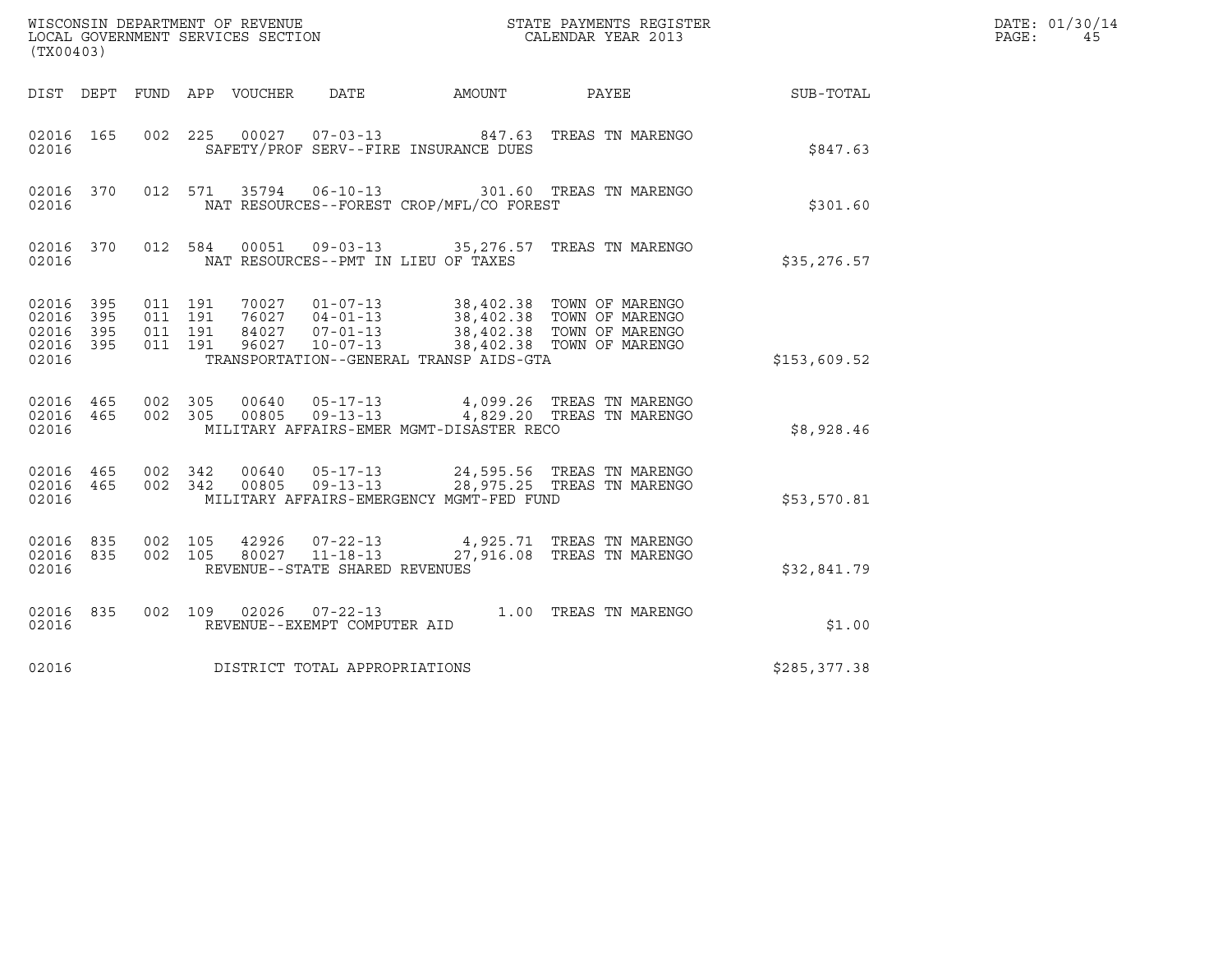| (TX00403)                                 |                          |                               |                    |                                  | WISCONSIN DEPARTMENT OF REVENUE<br>LOCAL GOVERNMENT SERVICES SECTION                                                                                                                    |        | STATE PAYMENTS REGISTER<br>CALENDAR YEAR 2013              |              | DATE: 01/30/14<br>PAGE:<br>46 |
|-------------------------------------------|--------------------------|-------------------------------|--------------------|----------------------------------|-----------------------------------------------------------------------------------------------------------------------------------------------------------------------------------------|--------|------------------------------------------------------------|--------------|-------------------------------|
|                                           |                          |                               |                    | DIST DEPT FUND APP VOUCHER       | DATE                                                                                                                                                                                    | AMOUNT | PAYEE                                                      | SUB-TOTAL    |                               |
| 02018 165<br>02018                        |                          |                               |                    |                                  | 002 225 00028 07-03-13 1,307.13 TREAS TN MORSE<br>SAFETY/PROF SERV--FIRE INSURANCE DUES                                                                                                 |        |                                                            | \$1,307.13   |                               |
| 02018<br>02018                            | 370                      |                               |                    |                                  | 000 001 04DNR 10-23-13 4,818.87 TOWN MORSE<br>NAT RESOURCES-SEVERANCE/YIELD/WITHDRAWAL                                                                                                  |        | 02018 370 000 001 01DNR 03-13-13 1,065.00 TREAS TOWN MORSE | \$5,883.87   |                               |
| 02018<br>02018<br>02018                   | 370<br>370<br>370        | 002 503<br>002 503            | 002 503            | 15536<br>15536<br>15536          | 02-06-13 487.54 TREAS TN MORSE<br>02-06-13 16,534.80 TREAS TN MORSE<br>02-06-13 25,492.38 TREAS TN MORSE                                                                                |        | <b>TOWN SHARE 4887.77</b>                                  |              |                               |
| 02018                                     |                          |                               |                    |                                  | NAT RESOURCES--AIDS IN LIEU OF TAXES                                                                                                                                                    |        |                                                            | \$42,514.72  |                               |
| 02018                                     |                          |                               |                    |                                  | 02018 370 012 571 35795 06-10-13 1,631.90 TREAS TN MORSE<br>02018 370 012 571 35795 06-10-13 5,198.04 TREAS TN MORSE<br>NAT RESOURCES--FOREST CROP/MFL/CO FOREST                        |        |                                                            | \$6,829.94   |                               |
| 02018<br>02018<br>02018<br>02018          | 370<br>370<br>370        | 012 579<br>012 579<br>012 579 |                    | 18153<br>18153<br>18153          | 04-15-13 1,328.05 TREAS TN MORSE<br>04-15-13 1,328.05 TREAS TN MORSE<br>$04 - 15 - 13$<br>NAT RESOURCES--AIDS IN LIEU OF TAXES                                                          |        | 808.82 TREAS TOWN MORSE                                    | \$2,137.27   |                               |
| 02018 370<br>02018                        |                          | 012 584                       |                    |                                  | 00052  09-03-13  11,458.83  TREAS TN MORSE<br>NAT RESOURCES--PMT IN LIEU OF TAXES                                                                                                       |        |                                                            | \$11,458.83  |                               |
| 02018<br>02018<br>02018<br>02018<br>02018 | 395<br>395<br>395<br>395 | 011 191<br>011 191            | 011 191<br>011 191 | 70028<br>76028<br>84028<br>96028 | 01-07-13 38,799.31 TOWN OF MORSE<br>04-01-13 38,799.31 TOWN OF MORSE<br>07-01-13 38,799.31 TOWN OF MORSE<br>10-07-13 38,799.34 TOWN OF MORSE<br>TRANSPORTATION--GENERAL TRANSP AIDS-GTA |        |                                                            | \$155,197.27 |                               |
| 02018 835<br>02018                        |                          |                               |                    |                                  | 002 105 42927 07-22-13 3,427.81 TREAS TN MORSE<br>02018 835 002 105 80028 11-18-13 19,423.08 TREAS TN MORSE<br>REVENUE--STATE SHARED REVENUES                                           |        |                                                            | \$22,850.89  |                               |
| 02018 835<br>02018                        |                          |                               |                    |                                  | 002 501 00001 02-01-13 1,032.00 TREAS TN MORSE<br>DOA-PAYMENT FOR MUNICIPAL SERVICES AID                                                                                                |        |                                                            | \$1,032.00   |                               |
| 02018                                     |                          |                               |                    |                                  | DISTRICT TOTAL APPROPRIATIONS                                                                                                                                                           |        |                                                            | \$249,211.92 |                               |
|                                           |                          |                               |                    |                                  |                                                                                                                                                                                         |        |                                                            |              |                               |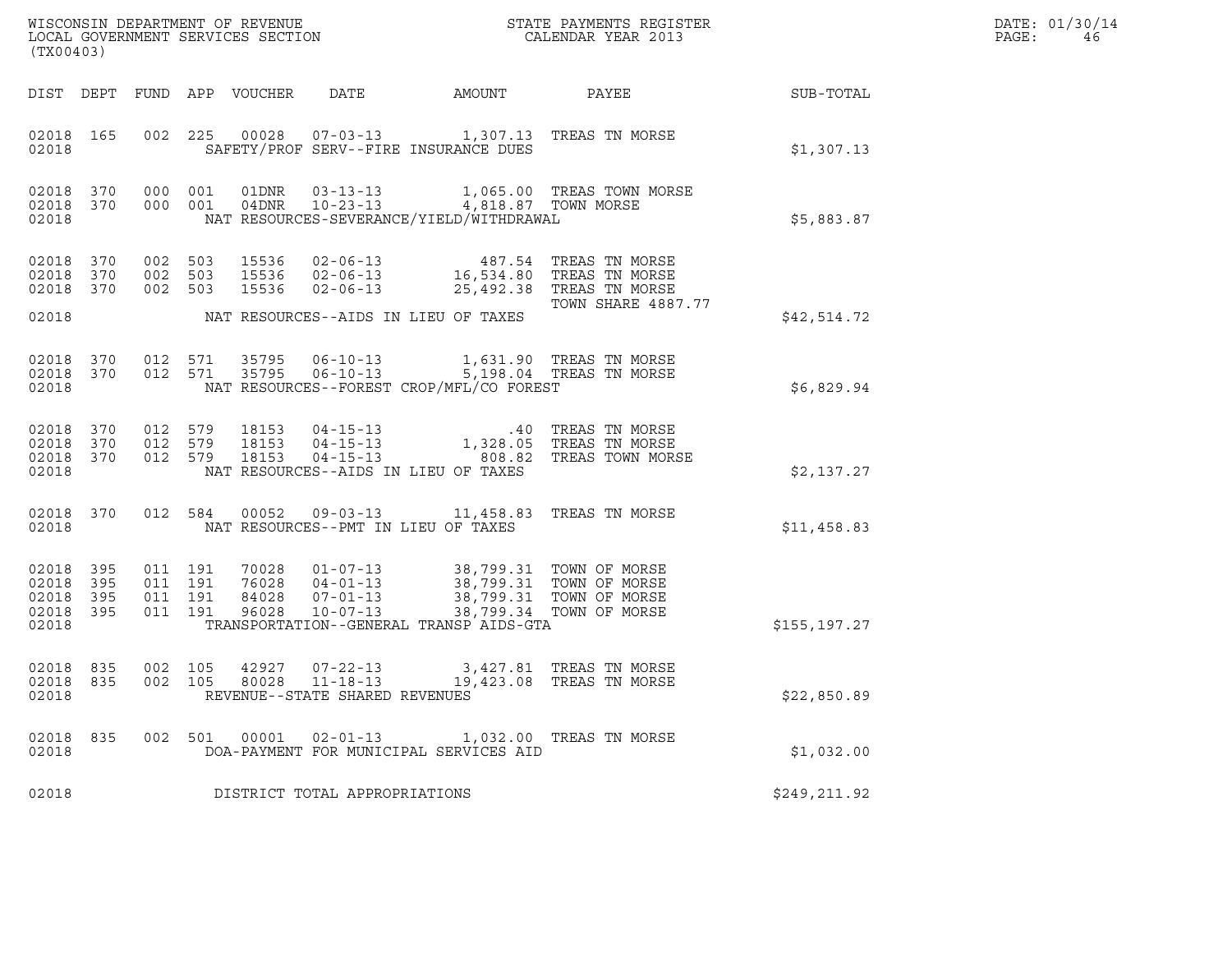| WISCONSIN DEPARTMENT OF REVENUE<br>LOCAL GOVERNMENT SERVICES SECTION<br>(TX00403) | STATE PAYMENTS REGISTER<br>CALENDAR YEAR 2013 | DATE: 01/30/14<br>PAGE: |
|-----------------------------------------------------------------------------------|-----------------------------------------------|-------------------------|

| (TX00403)                                                                                         |                                                                                                                                                                                                                                                                                                                       |              |
|---------------------------------------------------------------------------------------------------|-----------------------------------------------------------------------------------------------------------------------------------------------------------------------------------------------------------------------------------------------------------------------------------------------------------------------|--------------|
| <b>DIST</b><br>DEPT<br><b>FUND</b>                                                                | APP<br><b>VOUCHER</b><br><b>DATE</b><br>AMOUNT<br>PAYEE                                                                                                                                                                                                                                                               | SUB-TOTAL    |
| 002<br>02020<br>165<br>02020                                                                      | 00029<br>225<br>$07 - 03 - 13$<br>362.71<br>TREAS TN PEEKSVILLE<br>SAFETY/PROF SERV--FIRE INSURANCE DUES                                                                                                                                                                                                              | \$362.71     |
| 02020<br>370<br>000<br>02020<br>370<br>000<br>02020                                               | 001<br>01DNR<br>$03 - 13 - 13$<br>716.11<br>TREAS TOWN PEEKSVILLE<br>$07 - 03 - 13$<br>TREAS TOWN PEEKSVILLE<br>001<br>02DNR<br>444.82<br>NAT RESOURCES-SEVERANCE/YIELD/WITHDRAWAL                                                                                                                                    | \$1,160.93   |
| 02020<br>370<br>012<br>02020<br>370<br>012<br>02020                                               | 571<br>35796<br>$06 - 10 - 13$<br>1,251.09 TREAS TN PEEKSVILLE<br>1,776.99 TREAS TN PEEKSVILLE<br>$06 - 10 - 13$<br>571<br>35796<br>NAT RESOURCES--FOREST CROP/MFL/CO FOREST                                                                                                                                          | \$3,028.08   |
| 02020<br>370<br>074<br>02020                                                                      | 670<br>40231<br>$05 - 20 - 13$<br>TREAS TN PEEKSVILLE<br>909.25<br>NAT RESOURCES--RU RECYCLING GRANT                                                                                                                                                                                                                  | \$909.25     |
| 02020<br>395<br>011<br>02020<br>395<br>011<br>02020<br>395<br>011<br>02020<br>395<br>011<br>02020 | $01 - 07 - 13$<br>191<br>70029<br>21,053.56 TOWN OF PEEKSVILLE<br>21,053.56 TOWN OF PEEKSVILLE<br>191<br>76029<br>$04 - 01 - 13$<br>$07 - 01 - 13$<br>21,053.56<br>TOWN OF PEEKSVILLE<br>191<br>84029<br>96029<br>$10 - 07 - 13$<br>21,053.58<br>TOWN OF PEEKSVILLE<br>191<br>TRANSPORTATION--GENERAL TRANSP AIDS-GTA | \$84,214.26  |
| 02020<br>835<br>002<br>02020<br>835<br>002<br>02020                                               | 105<br>42928<br>$07 - 22 - 13$<br>2,264.41<br>TREAS TN PEEKSVILLE<br>105<br>80029<br>$11 - 18 - 13$<br>12,831.65<br>TREAS TN PEEKSVILLE<br>REVENUE--STATE SHARED REVENUES                                                                                                                                             | \$15,096.06  |
| 02020                                                                                             | DISTRICT TOTAL APPROPRIATIONS                                                                                                                                                                                                                                                                                         | \$104,771.29 |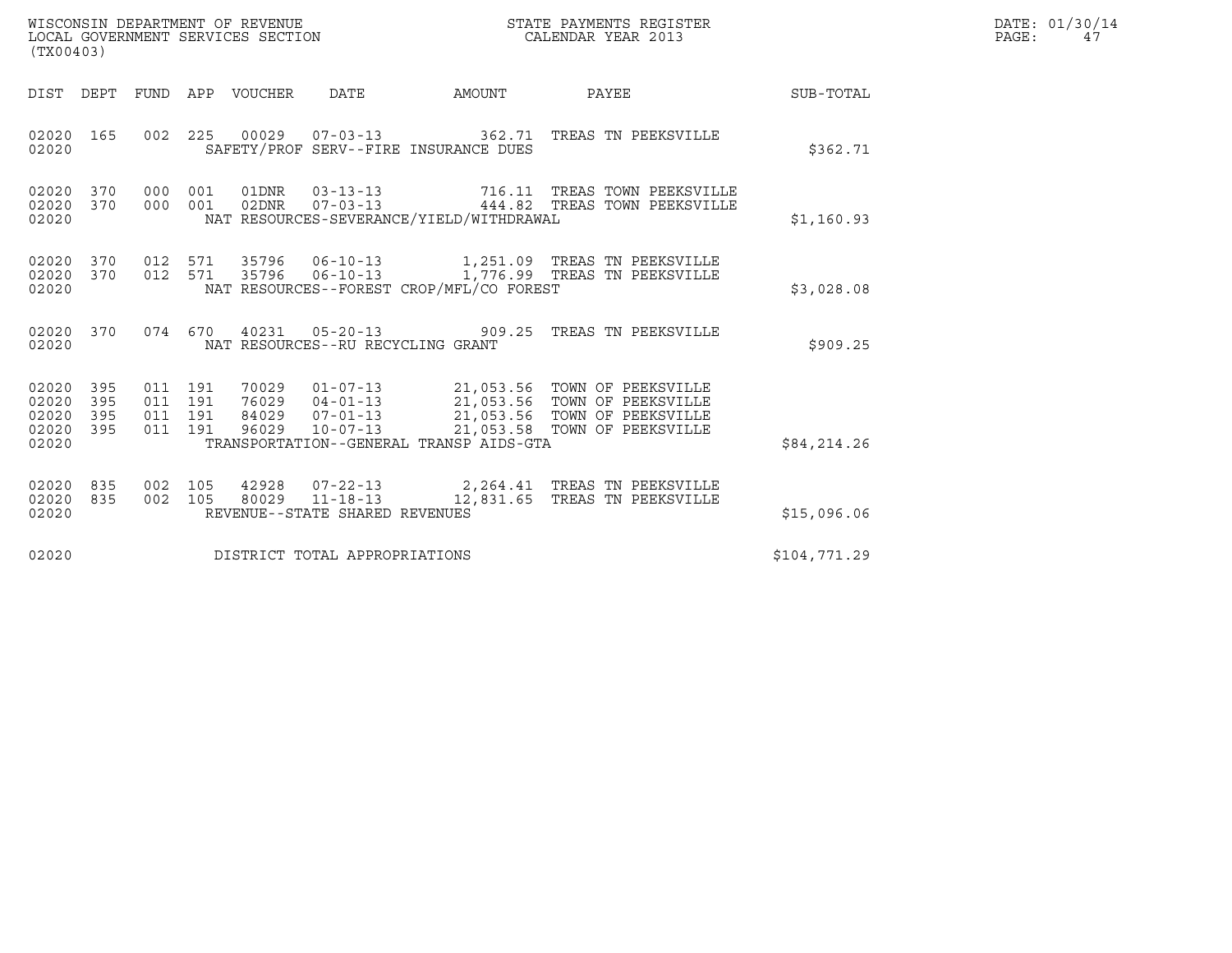| (TX00403)                                                       |                                          |       | WISCONSIN DEPARTMENT OF REVENUE<br>LOCAL GOVERNMENT SERVICES SECTION | STATE PAYMENTS REGISTER<br>CALENDAR YEAR 2013                                                                                                                          |              | DATE: 01/30/14<br>$\mathtt{PAGE}$ :<br>48 |
|-----------------------------------------------------------------|------------------------------------------|-------|----------------------------------------------------------------------|------------------------------------------------------------------------------------------------------------------------------------------------------------------------|--------------|-------------------------------------------|
| DIST DEPT                                                       |                                          |       | FUND APP VOUCHER DATE AMOUNT                                         | PAYEE                                                                                                                                                                  | SUB-TOTAL    |                                           |
| 02022 165<br>02022                                              |                                          |       | SAFETY/PROF SERV--FIRE INSURANCE DUES                                | 002 225 00030 07-03-13 316.48 TREAS TN SANBORN                                                                                                                         | \$316.48     |                                           |
| 02022 370<br>02022                                              |                                          |       | NAT RESOURCES--FOREST CROP/MFL/CO FOREST                             | 012 571 35797 06-10-13 2,957.43 TREAS TN SANBORN                                                                                                                       | \$2,957.43   |                                           |
| 02022 370<br>02022                                              |                                          |       | NAT RESOURCES--AIDS IN LIEU OF TAXES                                 | 012 579 18154 04-15-13 60.20 TREAS TN SANBORN                                                                                                                          | \$60.20      |                                           |
| 02022 370<br>02022                                              |                                          |       | NAT RESOURCES--RU RECYCLING GRANT                                    | 074 670 40232 05-20-13 2,644.95 TREAS TN SANBORN                                                                                                                       | \$2,644.95   |                                           |
| 02022 370<br>02022                                              |                                          |       | NAT RESOURCES--RU CONSOLIDATED GRANT                                 | 074 673 40232 05-20-13 347.38 TREAS TN SANBORN                                                                                                                         | \$347.38     |                                           |
| 02022 395<br>02022<br>395<br>395<br>02022<br>02022 395<br>02022 | 011 191<br>011 191<br>011 191<br>011 191 | 96030 | $10 - 07 - 13$<br>TRANSPORTATION--GENERAL TRANSP AIDS-GTA            | 70030  01-07-13  24,983.69  TOWN OF SANBORN<br>76030  04-01-13  24,983.69  TOWN OF SANBORN<br>84030  07-01-13  24,983.69  TOWN OF SANBORN<br>24,983.71 TOWN OF SANBORN | \$99,934.78  |                                           |
| 02022<br>835<br>02022 835<br>02022                              | 002 105<br>002 105                       |       | REVENUE--STATE SHARED REVENUES                                       | 42929  07-22-13  14,528.47  TREAS TN SANBORN<br>80030  11-18-13  82,327.60  TREAS TN SANBORN                                                                           | \$96,856.07  |                                           |
| 02022                                                           |                                          |       | DISTRICT TOTAL APPROPRIATIONS                                        |                                                                                                                                                                        | \$203,117.29 |                                           |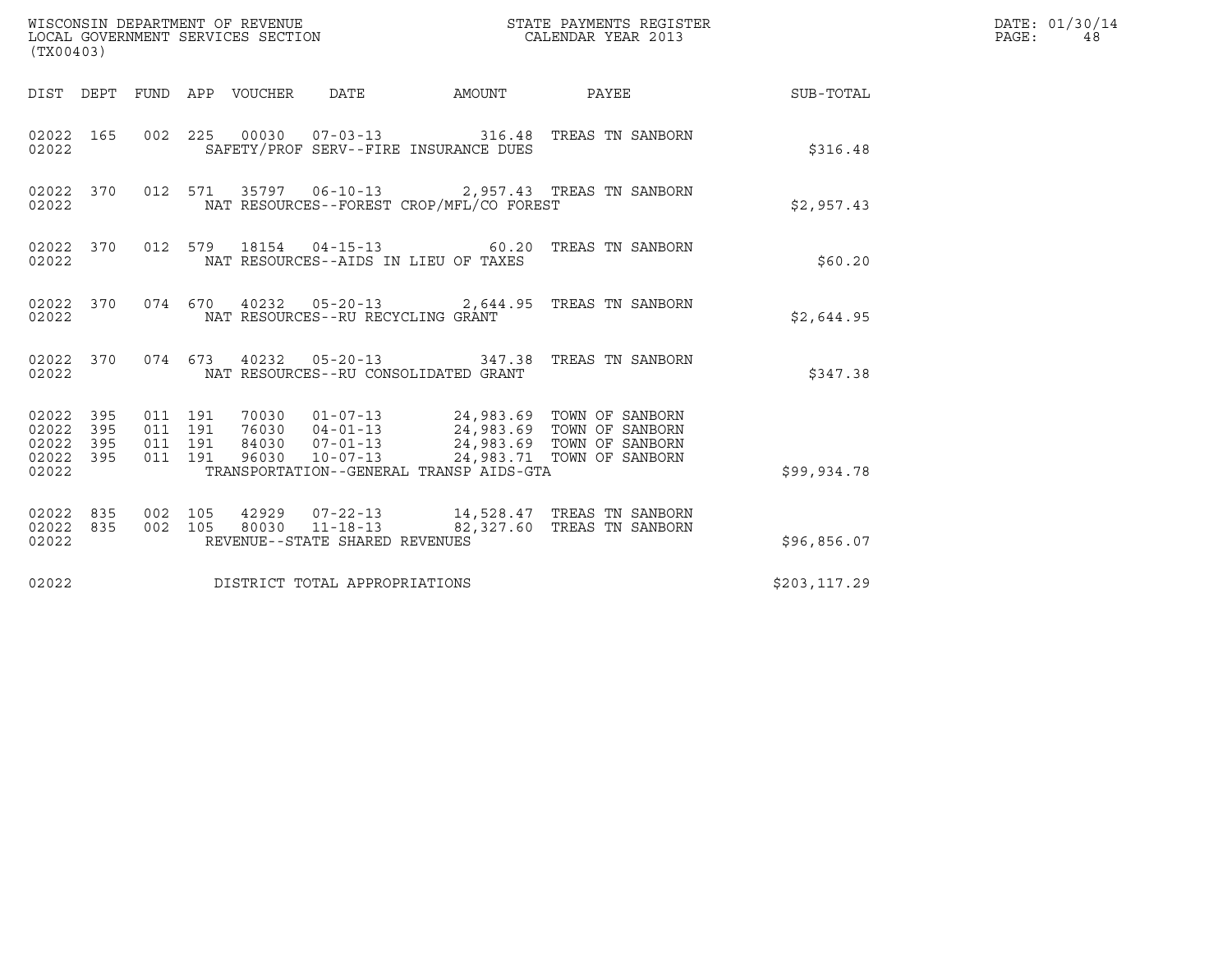| (TX00403)                                                       | WISCONSIN DEPARTMENT OF REVENUE<br>LOCAL GOVERNMENT SERVICES SECTION                       | STATE PAYMENTS REGISTER<br>CALENDAR YEAR 2013                                                                                                                                                            |               | DATE: 01/30/14<br>PAGE:<br>49 |
|-----------------------------------------------------------------|--------------------------------------------------------------------------------------------|----------------------------------------------------------------------------------------------------------------------------------------------------------------------------------------------------------|---------------|-------------------------------|
|                                                                 | DIST DEPT FUND APP VOUCHER DATE                                                            | AMOUNT PAYEE SUB-TOTAL                                                                                                                                                                                   |               |                               |
| 02024 165<br>02024                                              | SAFETY/PROF SERV--FIRE INSURANCE DUES                                                      | 002  225  00031  07-03-13  471.57  TREAS TN SHANAGOLDEN                                                                                                                                                  | \$471.57      |                               |
| 02024 370<br>02024                                              | 000 001 04DNR 10-23-13 350.69 TOWN SHANAGOLDEN<br>NAT RESOURCES-SEVERANCE/YIELD/WITHDRAWAL |                                                                                                                                                                                                          | \$350.69      |                               |
| 02024 370<br>02024                                              | NAT RESOURCES--FOREST CROP/MFL/CO FOREST                                                   | 012 571 35798 06-10-13 677.41 TREAS TN SHANAGOLDEN                                                                                                                                                       | \$677.41      |                               |
| 02024                                                           | NAT RESOURCES--PMT IN LIEU OF TAXES                                                        | 02024 370 012 584 00053 09-03-13 51,099.19 TREAS TN SHANAGOLDEN                                                                                                                                          | \$51,099.19   |                               |
| 02024 395<br>02024<br>395<br>02024<br>395<br>02024 395<br>02024 | 011 191<br>011 191<br>011 191<br>011 191<br>TRANSPORTATION--GENERAL TRANSP AIDS-GTA        | 70031  01-07-13  34,025.57  TOWN OF SHANAGOLDEN<br>76031  04-01-13  34,025.57  TOWN OF SHANAGOLDEN<br>84031  07-01-13  34,025.57  TOWN OF SHANAGOLDEN<br>96031  10-07-13  34,025.57  TOWN OF SHANAGOLDEN | \$136,102.28  |                               |
| 02024 835<br>02024 835<br>02024                                 | 002 105<br>002 105<br>REVENUE--STATE SHARED REVENUES                                       | 42930  07-22-13  668.22  TREAS TN SHANAGOLDEN<br>80031  11-18-13  3,786.61  TREAS TN SHANAGOLDEN                                                                                                         | \$4,454.83    |                               |
| 02024                                                           | DISTRICT TOTAL APPROPRIATIONS                                                              |                                                                                                                                                                                                          | \$193, 155.97 |                               |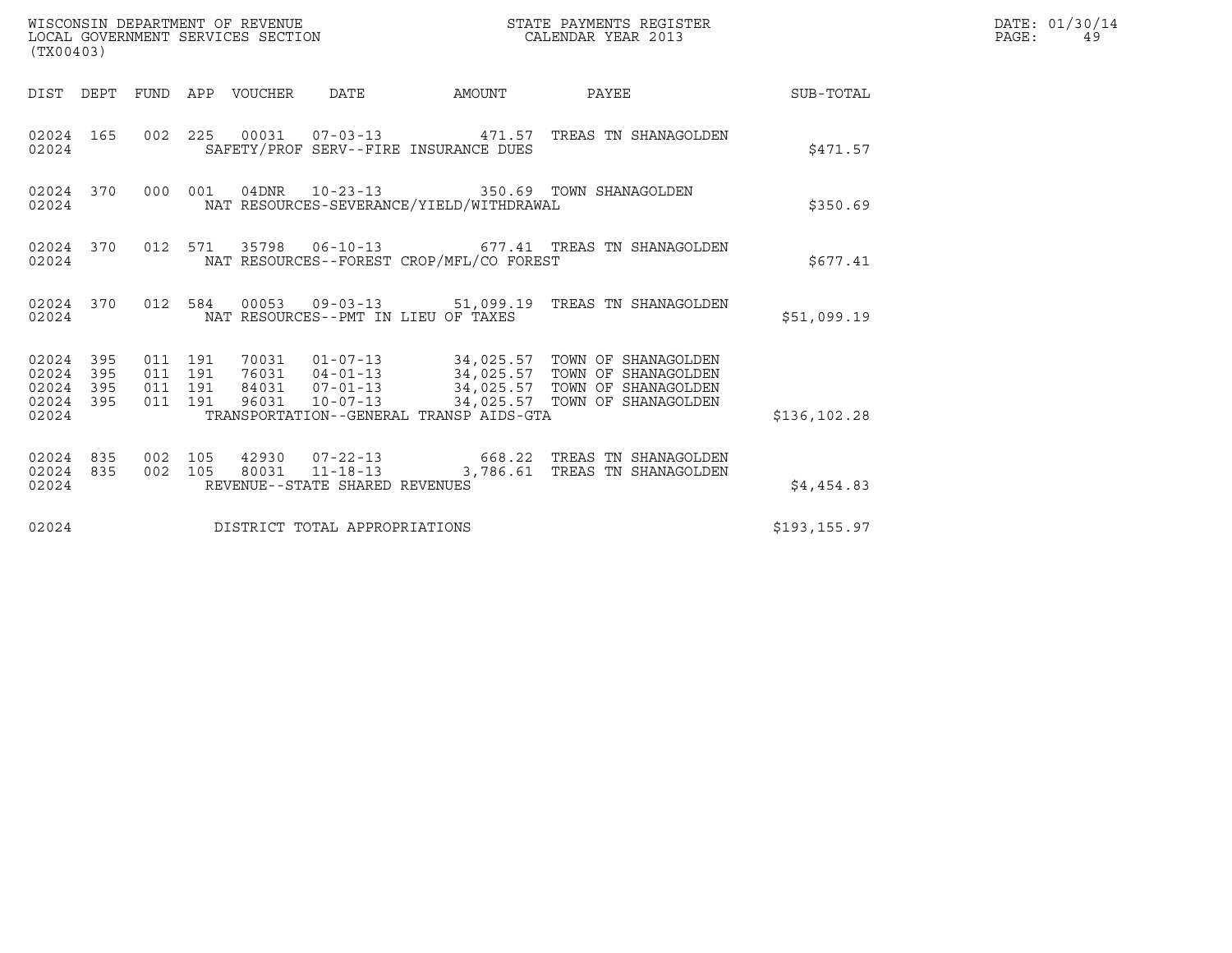| (TX00403)                                    |                        |                                          |         |                                   |                                              | WISCONSIN DEPARTMENT OF REVENUE<br>LOCAL GOVERNMENT SERVICES SECTION<br>CALENDAR YEAR 2013                                                                                                      |                  | DATE: 01/30/14<br>PAGE:<br>50 |
|----------------------------------------------|------------------------|------------------------------------------|---------|-----------------------------------|----------------------------------------------|-------------------------------------------------------------------------------------------------------------------------------------------------------------------------------------------------|------------------|-------------------------------|
|                                              |                        |                                          |         |                                   | DIST DEPT FUND APP VOUCHER DATE AMOUNT PAYEE |                                                                                                                                                                                                 | <b>SUB-TOTAL</b> |                               |
| 02026 165<br>02026                           |                        |                                          | 002 225 |                                   | SAFETY/PROF SERV--FIRE INSURANCE DUES        | 00032  07-03-13  1,441.68  TREAS TN WHITE RIVER                                                                                                                                                 | \$1,441.68       |                               |
| 02026                                        | 02026 370              |                                          |         |                                   | NAT RESOURCES-SEVERANCE/YIELD/WITHDRAWAL     | 000 001 04DNR 10-23-13 1,734.25 TOWN WHITE RIVER                                                                                                                                                | \$1,734.25       |                               |
| 02026                                        |                        |                                          |         |                                   | NAT RESOURCES--AIDS IN LIEU OF TAXES         | 02026 370 002 503 15537 02-06-13 2,030.25 TREAS TN WHITE RIVER<br>TOWN SHARE 419.21                                                                                                             | \$2,030.25       |                               |
| 02026                                        | 02026 370              |                                          |         |                                   | NAT RESOURCES--FOREST CROP/MFL/CO FOREST     | 012 571 35799 06-10-13 781.46 TREAS TN WHITE RIVER                                                                                                                                              | \$781.46         |                               |
| 02026                                        | 02026 370              |                                          |         | NAT RESOURCES--RU RECYCLING GRANT |                                              | 074 670 40233 05-20-13 3,353.75 TREAS TN WHITE RIVER                                                                                                                                            | \$3,353.75       |                               |
| 02026 395<br>02026                           |                        |                                          |         | TRANSPORTATION--FLOOD DAMAGE AID  |                                              | 011 174 73571 05-03-13 18,154.51 TREAS TN WHITE RIVER                                                                                                                                           | \$18, 154.51     |                               |
| 02026 395<br>02026 395<br>02026 395<br>02026 | 02026 395              | 011 191<br>011 191<br>011 191<br>011 191 |         | 96032 10-07-13                    | TRANSPORTATION--GENERAL TRANSP AIDS-GTA      | 70032   01-07-13   29,881.45   TOWN OF WHITE RIVER<br>76032   04-01-13   29,881.45   TOWN OF WHITE RIVER<br>84032   07-01-13   29,881.45   TOWN OF WHITE RIVER<br>29,881.47 TOWN OF WHITE RIVER | \$119,525.82     |                               |
| 02026                                        | 02026 835<br>02026 835 | 002 105<br>002 105                       |         | REVENUE--STATE SHARED REVENUES    |                                              | 42931 07-22-13 8,069.02 TREAS TN WHITE RIVER<br>80032  11-18-13  45,760.94  TREAS TN WHITE RIVER                                                                                                | \$53,829.96      |                               |
| 02026                                        | 02026 835              |                                          |         | REVENUE--EXEMPT COMPUTER AID      |                                              | 002 109 02027 07-22-13 35.00 TREAS TN WHITE RIVER                                                                                                                                               | \$35.00          |                               |
| 02026                                        |                        |                                          |         | DISTRICT TOTAL APPROPRIATIONS     |                                              |                                                                                                                                                                                                 | \$200,886.68     |                               |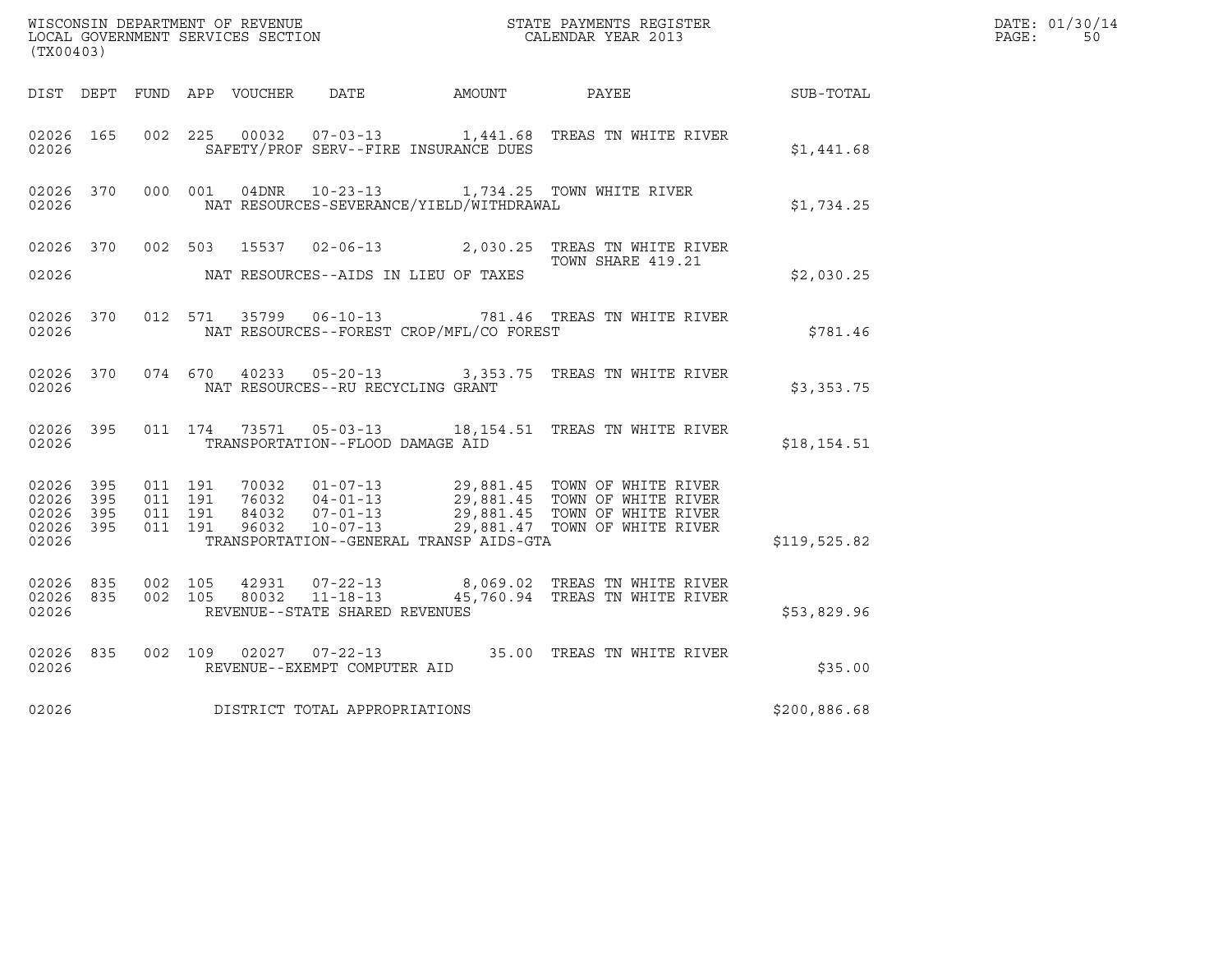| (TX00403)                                 |                          |                                          |                                 | WISCONSIN DEPARTMENT OF REVENUE<br>LOCAL GOVERNMENT SERVICES SECTION   |                                          | STATE PAYMENTS REGISTER<br>CALENDAR YEAR 2013                                                                                                                                 |                  | DATE: 01/30/14<br>PAGE:<br>51 |
|-------------------------------------------|--------------------------|------------------------------------------|---------------------------------|------------------------------------------------------------------------|------------------------------------------|-------------------------------------------------------------------------------------------------------------------------------------------------------------------------------|------------------|-------------------------------|
|                                           |                          |                                          | DIST DEPT FUND APP VOUCHER DATE |                                                                        | AMOUNT                                   | <b>PAYEE</b>                                                                                                                                                                  | <b>SUB-TOTAL</b> |                               |
| 02106 165<br>02106                        |                          |                                          |                                 |                                                                        | SAFETY/PROF SERV--FIRE INSURANCE DUES    | 002 225 00033 07-03-13 722.90 TREAS VIL BUTTERNUT                                                                                                                             | \$722.90         |                               |
| 02106 370<br>02106                        |                          |                                          |                                 |                                                                        | NAT RESOURCES--FOREST CROP/MFL/CO FOREST | 012 571 35800 06-10-13 6.00 TREAS VIL BUTTERNUT                                                                                                                               | \$6.00           |                               |
| 02106 370<br>02106                        |                          |                                          |                                 | NAT RESOURCES--RU RECYCLING GRANT                                      |                                          | 074  670  40234  05-20-13  918.75  TREAS VIL BUTTERNUT                                                                                                                        | \$918.75         |                               |
| 02106<br>02106<br>02106<br>02106<br>02106 | 395<br>395<br>395<br>395 | 011 191<br>011 191<br>011 191<br>011 191 | 84033<br>96033                  | $10 - 07 - 13$                                                         | TRANSPORTATION--GENERAL TRANSP AIDS-GTA  | 70033  01-07-13  4,634.54  VILLAGE OF BUTTERNUT<br>76033  04-01-13  4,634.54  VILLAGE OF BUTTERNUT<br>07-01-13 4,634.54 VILLAGE OF BUTTERNUT<br>4,634.54 VILLAGE OF BUTTERNUT | \$18,538.16      |                               |
| 02106 505<br>02106<br>02106               | 505                      | 002 743<br>002 743                       | 06886                           | $00544$ $08-12-13$<br>$02 - 07 - 13$<br>DOA--HOUSING ASSISTANCE GRANTS |                                          | 56,009.00 TREAS VIL BUTTERNUT<br>252,896.00 TREAS VIL BUTTERNUT                                                                                                               | \$308,905.00     |                               |
| 02106<br>02106<br>02106                   | 835<br>835               | 002 105<br>002 105                       |                                 | 80033 11-18-13<br>REVENUE--STATE SHARED REVENUES                       |                                          | 42932  07-22-13  21,322.43  TREAS VIL BUTTERNUT<br>117,950.66 TREAS VIL BUTTERNUT                                                                                             | \$139,273.09     |                               |
| 02106 835<br>02106                        |                          |                                          |                                 | REVENUE--EXEMPT COMPUTER AID                                           |                                          | 002  109  02028  07-22-13  77.00 TREAS VIL BUTTERNUT                                                                                                                          | \$77.00          |                               |
| 02106                                     |                          |                                          |                                 | DISTRICT TOTAL APPROPRIATIONS                                          |                                          |                                                                                                                                                                               | \$468,440.90     |                               |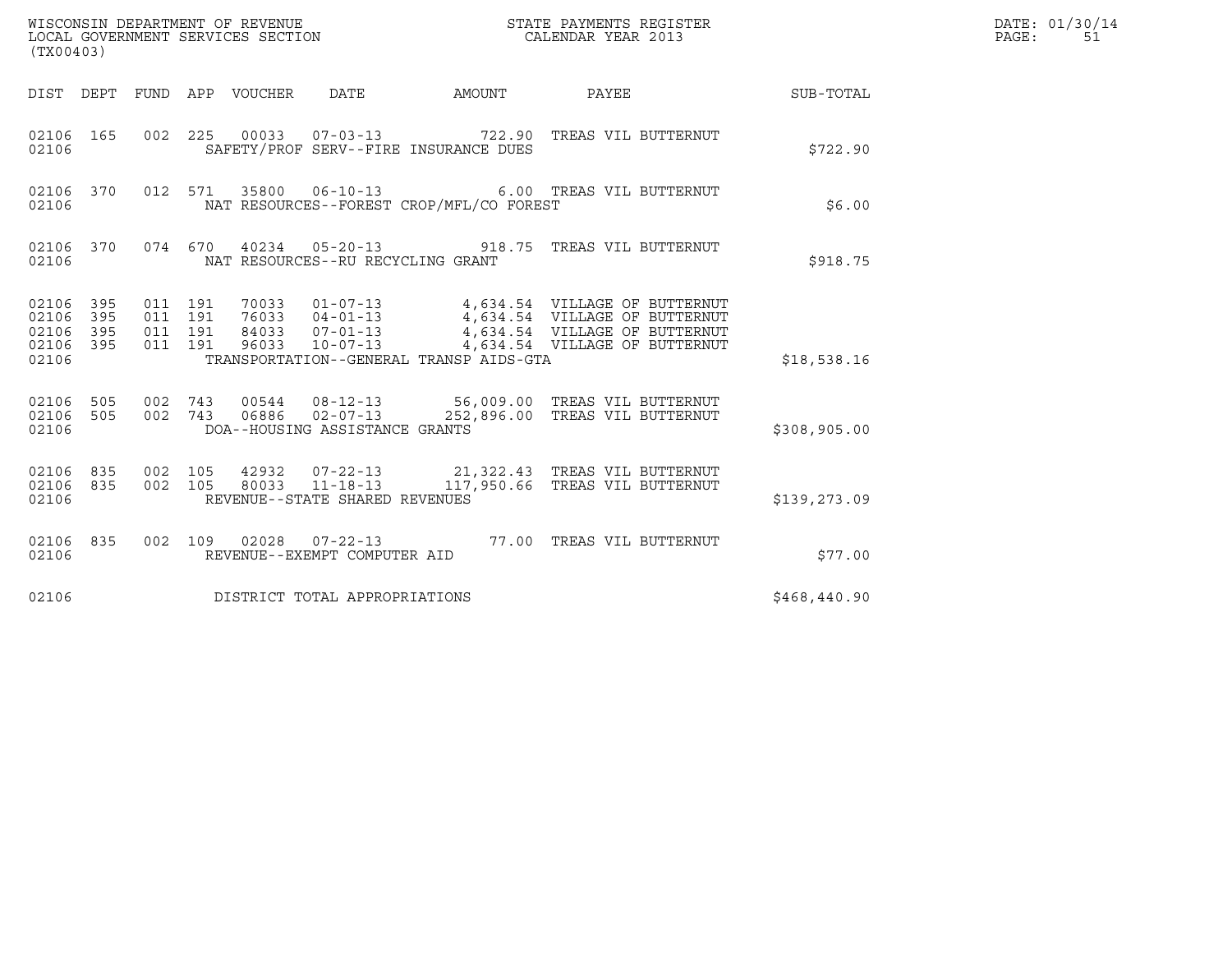|                                                           | (TX00403) |                   |                                        |                                   |                                          |                                                                                                                                                                                                                                      |              | DATE: 01/30/14<br>PAGE:<br>52 |
|-----------------------------------------------------------|-----------|-------------------|----------------------------------------|-----------------------------------|------------------------------------------|--------------------------------------------------------------------------------------------------------------------------------------------------------------------------------------------------------------------------------------|--------------|-------------------------------|
|                                                           |           |                   | DIST DEPT FUND APP VOUCHER             | DATE                              | AMOUNT                                   | PAYEE                                                                                                                                                                                                                                | SUB-TOTAL    |                               |
| 02201 165<br>02201                                        |           |                   |                                        |                                   | SAFETY/PROF SERV--FIRE INSURANCE DUES    | 002  225  00034  07-03-13   16,280.38  TREAS CITY ASHLAND                                                                                                                                                                            | \$16, 280.38 |                               |
| 02201                                                     | 02201 370 |                   |                                        |                                   | NAT RESOURCES--FOREST CROP/MFL/CO FOREST | 012 571 35801 06-10-13 9.80 TREAS CITY ASHLAND                                                                                                                                                                                       | \$9.80       |                               |
| 02201                                                     | 02201 370 |                   |                                        |                                   | NAT RESOURCES--RECREATION RESOURCE-FED   | 012 583 02788 04-23-13 1,068.33 TREAS CITY ASHLAND                                                                                                                                                                                   | \$1,068.33   |                               |
| 02201                                                     | 02201 370 |                   |                                        |                                   | NAT RESOURCES--URBAN FORESTRY GRANTS     | 012 587 00055 08-05-13 11,162.31 TREAS CITY ASHLAND                                                                                                                                                                                  | \$11, 162.31 |                               |
| 02201                                                     | 02201 370 |                   |                                        | NAT RESOURCES--RU RECYCLING GRANT |                                          | 074 670 40235 05-20-13 56,575.54 TREAS CITY ASHLAND                                                                                                                                                                                  | \$56,575.54  |                               |
| 02201 395<br>02201 395<br>02201 395<br>02201 395<br>02201 |           | 011 162           | 011 162<br>011 162<br>011 162<br>98001 | 10-07-13                          | TRANSPORTATION--CONNECTING HIGHWAY AIDS  | 72001  01-07-13  21,403.92  TREAS CITY ASHLAND<br>78001  04-01-13  21,403.92  TREAS CITY ASHLAND<br>86001  07-01-13  21,403.92  TREAS CITY ASHLAND<br>98001  10-07-13  21,403.93  TREAS CITY ASHLAND<br>21,403.93 TREAS CITY ASHLAND | \$85,615.69  |                               |
| 02201 395<br>02201                                        |           |                   | 011 185                                |                                   | TRANSPORTATION--HIGHWAY SAFETY-FEDERAL   | 96758  12-13-13    1,696.32    TREAS CITY ASHLAND                                                                                                                                                                                    | \$1,696.32   |                               |
| 02201 395<br>02201 395<br>02201 395<br>02201 395<br>02201 |           | 011 191           | 011 191<br>011 191<br>011 191          |                                   | TRANSPORTATION--GENERAL TRANSP AIDS-GTA  |                                                                                                                                                                                                                                      | \$634,371.34 |                               |
| 02201 395<br>02201                                        |           |                   | 011 286<br>71598                       | 04-11-13                          | TRANSPORTATION--ENHANCEMENT GRANTS--FED  | 149,328.93 TREAS CITY ASHLAND                                                                                                                                                                                                        | \$149,328.93 |                               |
| 02201                                                     |           |                   |                                        |                                   | HS--AMBULANCE FUNDING ASSISTANCE GRANTS  | 02201 435 005 162 01HSD 09-03-13 6,091.73 TREAS CITY ASHLAND                                                                                                                                                                         | \$6.091.73   |                               |
| 02201                                                     |           |                   |                                        |                                   | HS--PREPAID MEDICAL TRANSPORT REIMBURSE  | 02201 435 005 163 01LGS 11-18-13 38,500.00 CITY OF ASHLAND FIRE DEPT                                                                                                                                                                 | \$38,500.00  |                               |
| 02201                                                     | 02201 455 | 02201 455 002 231 | 002 231                                | JUSTICE--LAW ENFORCEMENT TRAINING |                                          | 00052   11-01-13   160.00   TREAS CITY ASHLAND<br>00139   02-06-13   2,880.00   TREAS CITY ASHLAND                                                                                                                                   | \$3,040.00   |                               |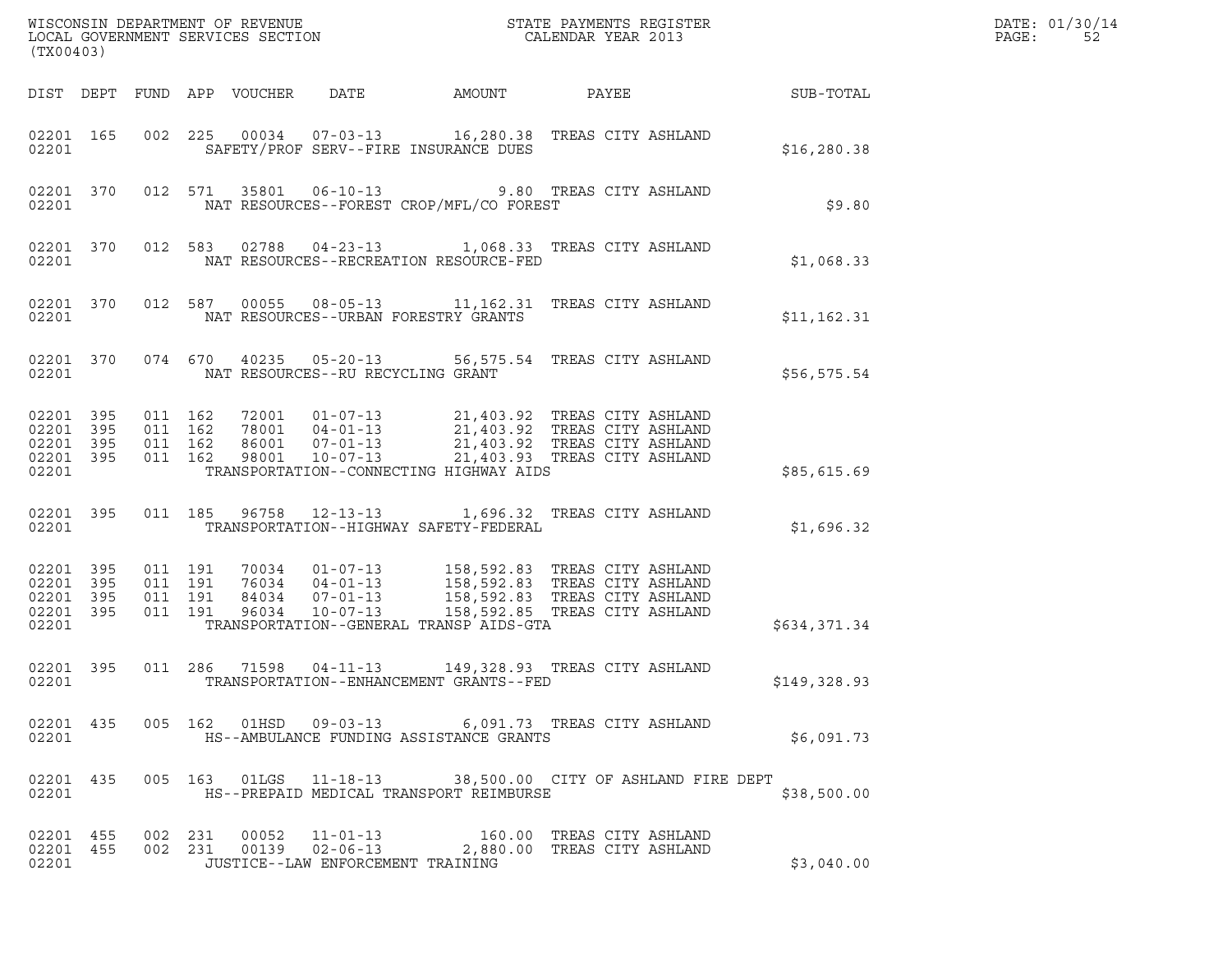| WISCONSIN DEPARTMENT OF REVENUE<br>STATE PAYMENTS REGISTER<br>CALENDAR YEAR 2013<br>LOCAL GOVERNMENT SERVICES SECTION<br>(TX00403) |            |            |            |                |                                                              |                                                                         |                                                     |                | DATE: 01/30/14<br>PAGE:<br>53 |
|------------------------------------------------------------------------------------------------------------------------------------|------------|------------|------------|----------------|--------------------------------------------------------------|-------------------------------------------------------------------------|-----------------------------------------------------|----------------|-------------------------------|
| DIST                                                                                                                               | DEPT       | FUND       | APP        | VOUCHER        | DATE                                                         | AMOUNT                                                                  | PAYEE                                               | SUB-TOTAL      |                               |
| 02201<br>02201<br>02201                                                                                                            | 835<br>835 | 002<br>002 | 105<br>105 | 42933<br>80034 | 07-22-13<br>$11 - 18 - 13$<br>REVENUE--STATE SHARED REVENUES | 3, 154, 514.23                                                          | 695,619.01 TREAS CITY ASHLAND<br>TREAS CITY ASHLAND | \$3,850,133.24 |                               |
| 02201<br>02201<br>02201                                                                                                            | 835<br>835 | 002<br>002 | 109<br>109 | 02029<br>05004 | 07-22-13<br>$07 - 22 - 13$<br>REVENUE--EXEMPT COMPUTER AID   | 5,157.00                                                                | 27,411.00 TREAS CITY ASHLAND<br>TREAS CITY ASHLAND  | \$32,568.00    |                               |
| 02201<br>02201                                                                                                                     | 835        | 002        | 501        | 00001          | $02 - 01 - 13$                                               | 7,911.94   TREAS CITY ASHLAND<br>DOA-PAYMENT FOR MUNICIPAL SERVICES AID |                                                     | \$7,911.94     |                               |
| 02201<br>02201                                                                                                                     | 835        | 021        | 363        | 35489          | $03 - 25 - 13$<br>REVENUE--LOTTERY CREDIT -                  |                                                                         | 8,601.72 TREAS CITY ASHLAND                         | \$8,601.72     |                               |
| 02201                                                                                                                              |            |            |            |                | DISTRICT TOTAL APPROPRIATIONS                                |                                                                         |                                                     | \$4,902,955.27 |                               |